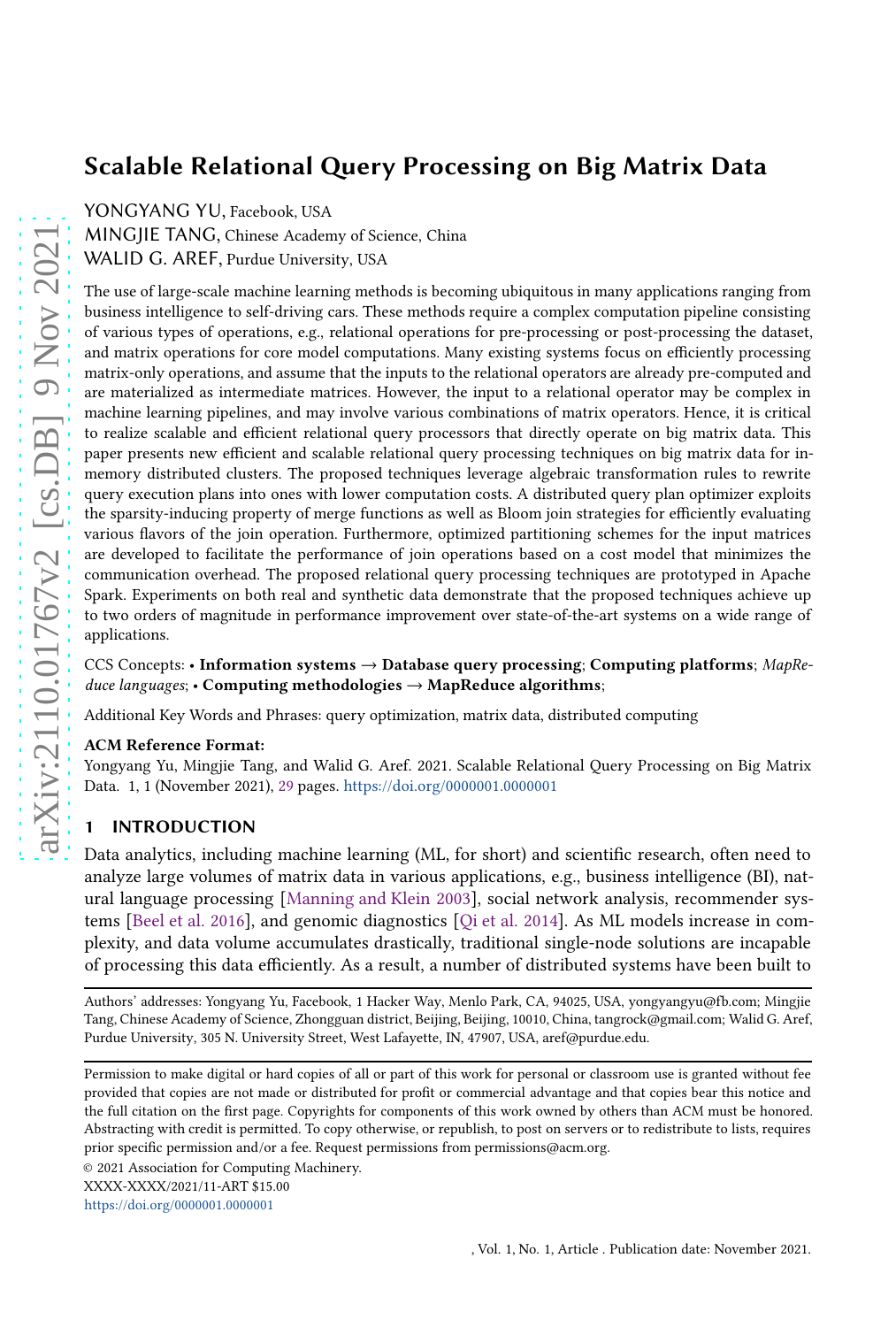<span id="page-1-0"></span>

Fig. 1. Collaborative filtering with side information.

optimize data processing pipelines in a unified ecosystem of big matrix data for various kinds of applications.

In addition, queries to ML and scientific applications exhibit quite different characteristics from traditional business data processing applications. Complex analytics, e.g., linear regression (LR, for short) for classification, and principle component analysis (PCA) for dimension reduction, are prevalent in these query workloads. These complex analytics replace the traditional SQL aggregations that are commonly used in BI applications. These analytical tasks rely on large-scale matrix computations, and are more CPU-intensive than typical relational database computations.

The advent of MapReduce [\[Dean and Ghemawat 2004\]](#page-25-1) and Apache Spark [\[Zaharia et al. 2012\]](#page-27-0) has spurred a number of distributed matrix computation systems, e.g., Mahout [\[mah 2017\]](#page-25-2), SystemML [\[Ghoting et al. 2011\]](#page-26-2), DMac [\[Yu et al. 2015\]](#page-27-1), MLlib [\[mll 2018\]](#page-25-3), and MatFast [\[Yu et al. 2017\]](#page-27-2). In contrast to popular scientific platforms, e.g., R [\[r-l 2018\]](#page-25-4), the above systems provide better scalability and fault-tolerance in addition to efficiency in computations. However, they only focus on the efficient execution of *pure* matrix computations, where the computation consists of *only* matrix operations, e.g., matrix-matrix multiplications.

Data analytics on real-world applications need an entire data processing pipeline that consists of multiple stages and various data operations, e.g., relational selections and aggregations on matrix data. A typical pipeline of ML and scientific applications consists of several components, e.g., data pre-processing, core computation, and post-processing.

EXAMPLE 1 (COLLABORATIVE FILTERING). Consider collaborative filtering with side information [\[Zhao et al.](#page-27-3) [2016\]](#page-27-3). In Figure [1,](#page-1-0) an  $n \times t$  item-user recommendation matrix Y contains the observed recommendations of t users over n items. Entry  $Y_{ij} \neq 0$  indicates that Item i is recommended by User j. An  $n \times d$ item-feature Matrix X contains side information, where each row is a feature vector for the corresponding item. The goal is to identify the most-promising top-k items for each target user from her non-recommended items based on Y and X. However, Matrix X needs to be constructed, e.g., by crawling each item's webpage. Certain features may contain inconsistent or empty values. For successful feature extraction, all the empty columns are removed from X and any inconsistent data is corrected by a data cleaning toolkit, i.e., matrix column and entry selection. Cross-validation [\[Hastie et al. 2001\]](#page-26-3) is a common technique to estimate the regularizers to prevent over-fitting. The k-fold cross-validation divides the training dataset into k disjoint partitions, selects  $(k - 1)$  partitions as the training set, and keeps the  $k$ -th partition for testing. The generation of  $k$  disjoint partitions can be achieved by relational selections on the row dimension of Matrix Y. For the post-processing, a max aggregation is conducted on the predicated matrix  $\hat{Y}$  that is computed from the collaborative filtering model using  $Y \Join \tilde{X}$ , where Y joins  $\tilde{X}$  on the row dimension, to find the entries with the largest predicted values to recommend them to potential users. The matrix-only operations cannot evaluate the entire ML pipeline as certain relational operations cannot be computed, e.g., matrix-matrix join. The example suggests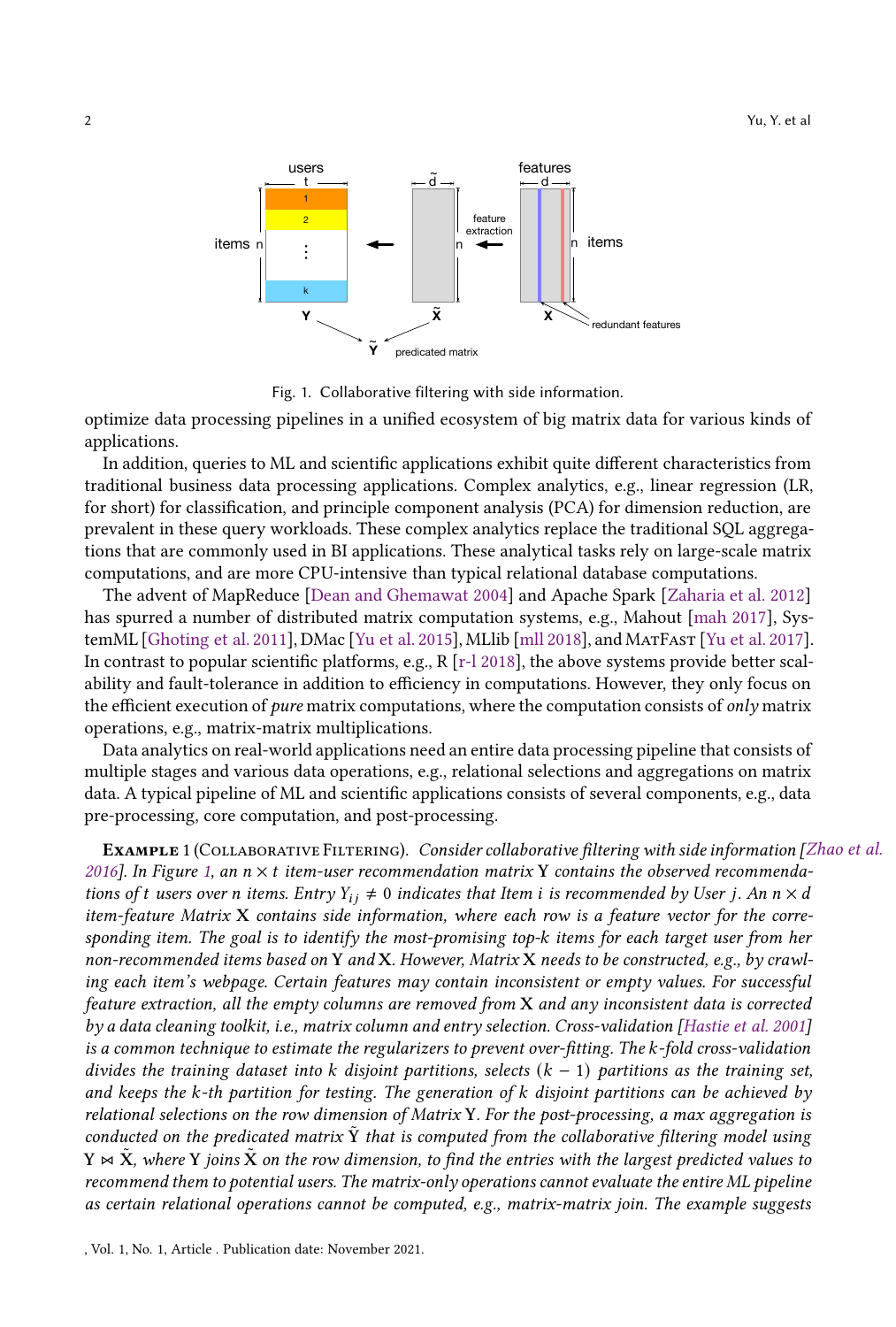

<span id="page-2-0"></span>Fig. 2. Pushing aggregation under matrix multiplication. Γ<sub>sum,r</sub> is sum in the row direction. Essentially, Plan (a) evaluates  $\sum_j \sum_k a_{ik} * (b_{kj} + c_{kj})$  while Plan (b) evaluates  $\sum_k a_{ik} * (\sum_j b_{kj} + \sum_j c_{kj})$ .

that the successful training and prediction of a complex ML model requires a seamless execution of high-performance relational as well as linear-algebra operations.

Although several systems provide efficient matrix computations, they do not offer relational operations over matrix data, or only provide limited optimizations. SciDB [\[Brown 2010\]](#page-25-5) is an array database system that supports rich relational operations on array data. However, SciDB is not welltuned for sparse matrix computations. For other systems built on general dataflow platforms, e.g., SystemML, MLlib, MatFast, the relational operations could become a bottleneck in the entire matrix data processing pipeline if they are not treated properly. An effective matrix query optimizer should be able to process both relational and matrix operations efficiently, and discover the potential to execute the mixed types of operations interchangeably, e.g., pushing a relational operation under a matrix operation in the logical query evaluation plan with correctness guarantees.

In this paper, we identify equivalent transformation rules for rewriting logical query plans that involve both relational and matrix operations. For example, a query optimizer that is not sensitive to matrix operations evaluates  $\Gamma_{\text{sum,r}}(A \times (B + C))$  as in Figure [2a](#page-2-0). The improved logical plan in Figure [2b](#page-2-0) executes the aggregate function before matrix multiplication. This plan is cheaper as the dimensions of the summed results are much smaller, hence reducing the cost of the matrix-matrix multiplication. The query optimizer should be able to enumerate all the equivalent transformations and their corresponding plans, and pick the plan with the minimum computational cost. Also, in a distributed setup, the query optimizer for plans with mixed relational and matrix operations should be aware of the communication overhead incurred by expensive relational operations over big matrices. Load-balanced matrix data partitioning schemes, e.g., hash-based schemes, may not be efficient for joins with data dependencies. Consider the collaborative filtering example. The predicted item-user recommendation matrix  $\tilde{Y}$  could be computed from two factor-matrices W and H learned from the observed data Y and  $\tilde{\bf X}$ , e.g.,  $\tilde{\bf Y} = {\bf W} \times {\bf H}^T$ . Suppose that we have another useritem matrix C with the same users as  $\tilde{Y}$  on different items. Tensor decomposition [\[Kolda and Bader](#page-26-4) [2009\]](#page-26-4) allows to capture connections among the users and two different sets of items. As will be explained in this paper, this tensor is constructed by conducting a join operation on two matrices, i.e.,  $\tilde{Y}\Join C,$  or  $(W\times H^T)\Join C,$  on the column dimension of  $\tilde{Y}$  and the row dimension of  $C.$  An efficient execution plan would partition Matrix  $\tilde{Y}$  in the column dimension and Matrix C in the row dimension to satisfy the requirement of the join predicate. Partitioning Matrix  $\hat{Y}$  in the column dimension further requires evaluating the costs of different matrix data partitioning strategies on W and H, and choosing the one with the minimum communication overhead. Therefore, optimizing the data partitioning of the input and intermediate matrices is a critical step for efficiently evaluating relational operations over big matrix data.

In this paper, we introduce MatRel, an in-memory distributed relational query processing system on big matrix data. MatRel has (1) a query optimizer to identify and leverage transformation rules of the interleaved relational and matrix operations to reduce the computation cost and the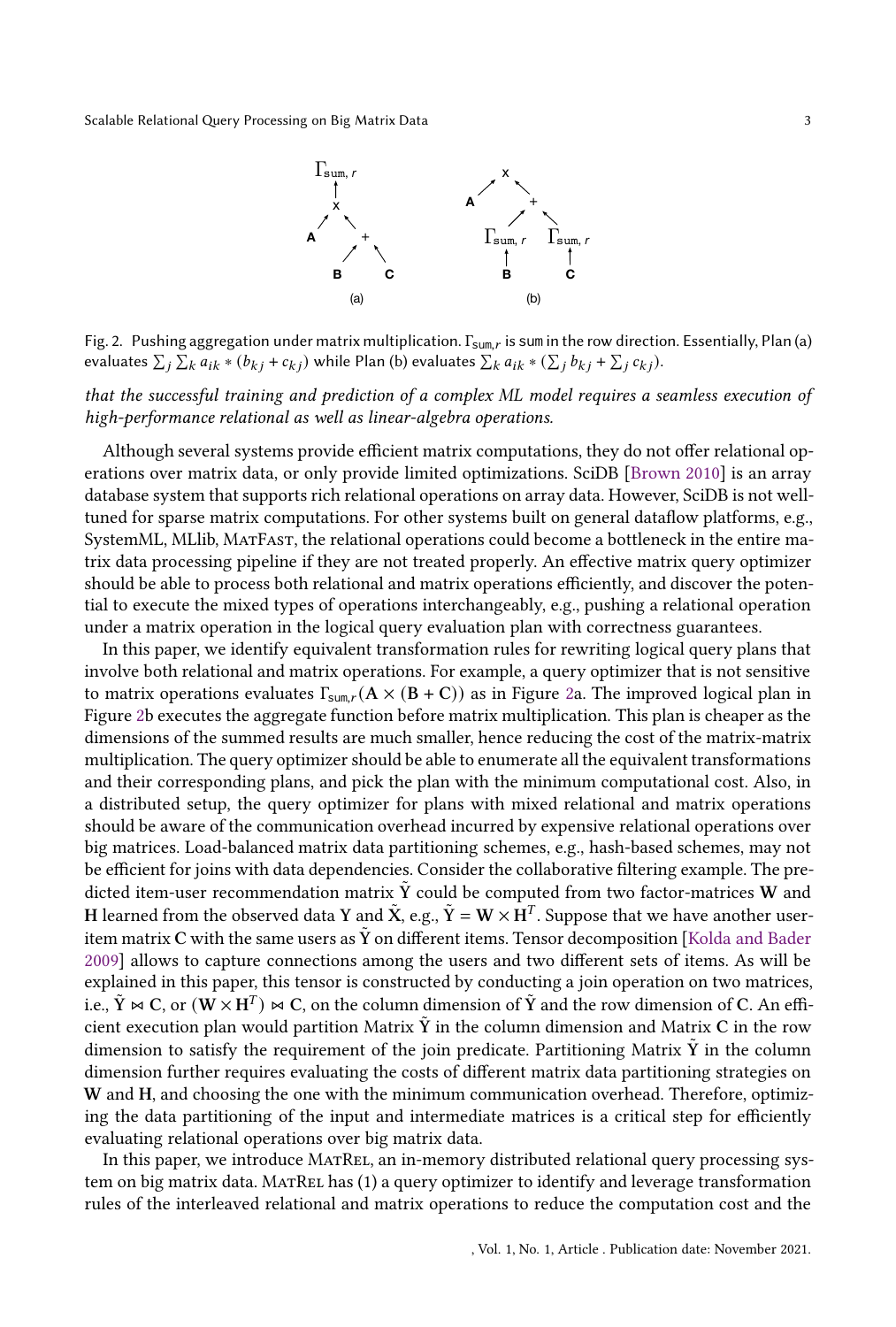memory footprint, and (2) a matrix data partitioner to reduce the communication cost for relational joins over matrix data. The optimizer utilizes rule-based query rewrite to generate an optimized logical plan. MATREL leverages a cost model to partition the input matrices for relational join operations to minimize communication overhead. MatRel extends Spark SQL by providing a series of matrix operations, and leverages Spark SQL's relational query optimization techniques and dataflow operators.

The main contributions of this paper are as follows:

- We develop MatRel, an in-memory distributed system for relational query processing over big matrix data.
- We identify equivalence transformation rules to rewrite a logical plan involving both relational and matrix operations.
- We define join operators over matrix data and introduce optimization techniques to enhance their runtime cost.
- We introduce a cost model to distribute matrix data for communication-efficient relational join operations.
- We evaluate MatRel against state-of-the-art distributed matrix computation systems using real and synthetic datasets. Experimental results illustrate MatRel's up to two orders of magnitude enhancement in performance.

The rest of this paper proceeds as follows. Section [2](#page-3-0) presents the supported matrix operations and MatRel's architecture. Sections [3](#page-4-0) and [4](#page-9-0) present the formal definitions of the supported relational operations and their corresponding optimizations over matrix data. Section [5](#page-15-0) discusses the local execution of operators and the system implementation. Section [6](#page-17-0) presents experimental results. Section [7](#page-23-0) presents the related work, and Section [8](#page-24-0) concludes the paper.

## <span id="page-3-0"></span>2 PRELIMINARIES

## Notation:

We adopt the following conventions: (1) A bold, upper-case Roman letter, e.g., A, denotes a matrix. (2) A regular Roman letter with subscripts, e.g.,  $A_{ij}$ , is an element in Matrix A. (3) A bold, lowercase Roman letter, e.g., x is a column vector. (4) A lower-case Greek letter, e.g.,  $\beta$ , is a scalar. (5)  $A_{ij}$ is a block matrix, where *i* and *j* are the row- and column-block indexes. (6)  $(X_{ij})$  is a matrix with Element  $X_{ij}$  at the *i*-th row and the *j*-th column. (7) A bold, upper-case calligraphic Roman letter, e.g.,  $\mathcal{A}$ , is a tensor. (8) A regular calligraphic Roman letter with subscripts, e.g.,  $\mathcal{A}_{ijk}$  or  $\mathcal{A}_{ijk\ell}$ , is an element in a 3rd- or 4th-order tensor [\[Kolda and Bader 2009\]](#page-26-4). The order of a tensor is the number of dimensions.

## Supported Matrix Operators:

MatRel extends MatFast [\[Yu et al. 2017\]](#page-27-2). MatRel supports the unary matrix transpose operator  $\mathbf{B} = \mathbf{A}^T, B_{ij} = A_{ji}, \forall i, j$ ; following binary matrix operators: matrix-scalar addition,  $\mathbf{B} = \mathbf{A} + \beta, B_{ij} = \beta$  $A_{ij}$  +  $\beta$ ; matrix-scalar multiplication,  $\mathbf{B} = \mathbf{A} * \beta$ ,  $B_{ij} = A_{ij} * \beta$ ; matrix-matrix addition, matrixmatrix element-wise multiplication/division,  $C = A \star B$ ,  $C_{ij} = A_{ij} \star B_{ij}$ , where  $\star \in \{+, *, /\}$ ; and matrix-matrix multiplication,  $C = A \times B$ ,  $C_{ij} = \sum_k A_{ik} * B_{kj}$ . By default, matrix transpose has the highest precedence, and matrix-matrix multiplication has a higher precedence over element-wise operators. Besides basic matrix operators, many advanced operations are also supported in terms of basic ones [\[Golub and Van Loan 2013\]](#page-26-5), e.g., matrix inverse and QR factorization. In addition, MATREL supports relational operations, e.g., selection, aggregation, and join.

# Overview of MATREL:

Refer to Figure [3.](#page-4-1) The input to MATREL can be an ML algorithm or a graph analytical task that con-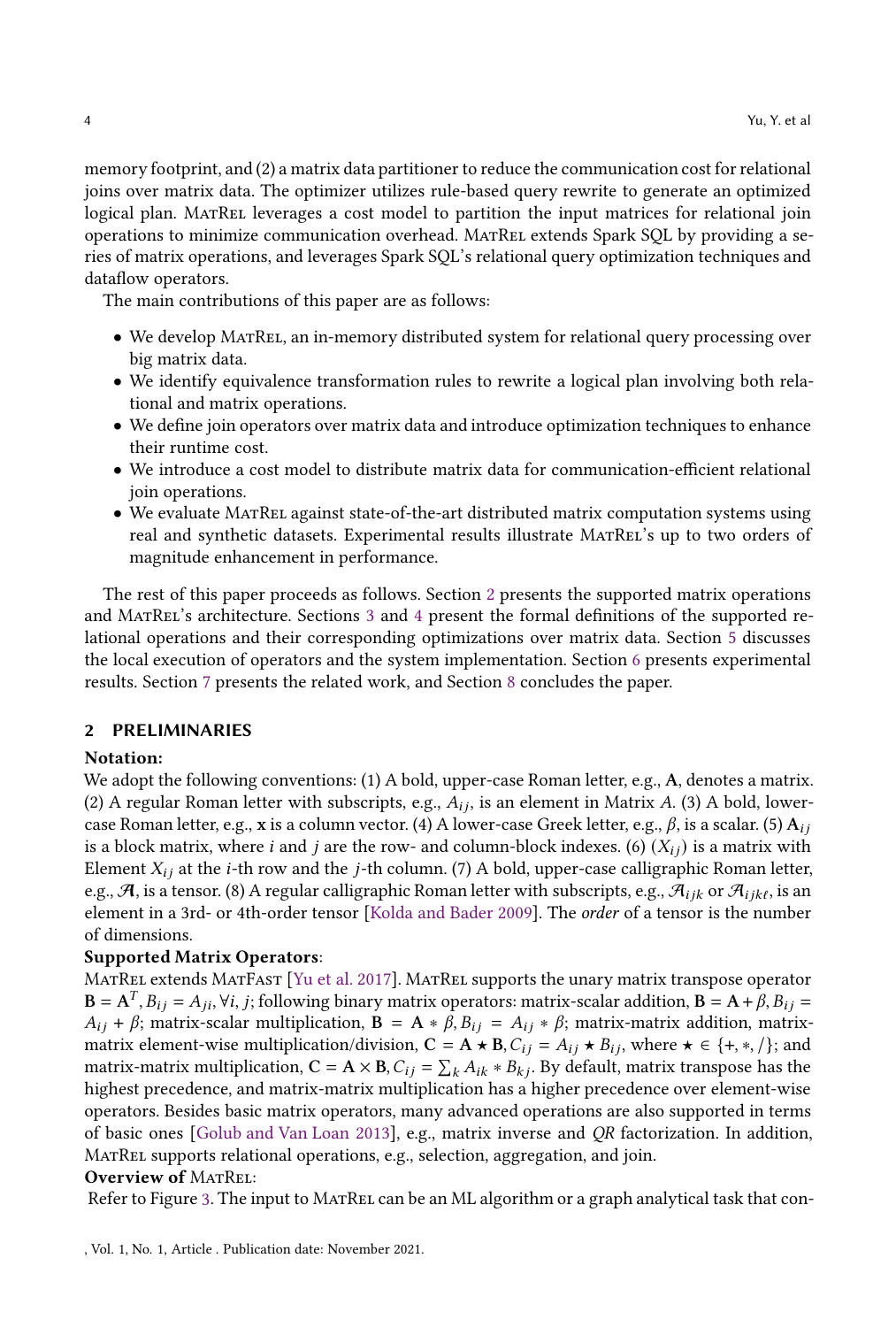<span id="page-4-1"></span>Scalable Relational Query Processing on Big Matrix Data 5 5 1 200 1 200 1 200 1 200 1 200 1 200 1 200 1 200 1 200 1 200 1 200 1 200 1 200 1 200 1 200 1 200 1 200 1 200 1 200 1 200 1 200 1 200 1 200 1 200 1 200 1 200 1 200



Fig. 3. Architecture of MATREL.

sists of various relational and matrix operators over the input matrices. MATREL organizes the operators into a logical evaluation plan that is fed to MATREL's query optimizer. MATREL's optimizer extends Spark SQL's Catalyst optimizer [\[Armbrust et al. 2015](#page-25-6)] by introducing new relational data types for matrix data. The optimizer casts matrix data as relational tables with predefined schemas. Using rule-based query rewrite heuristics, the initial query plan is transformed into an optimized execution plan in a distributed environment. The optimizer invokes the matrix data partitioner to assign efficient partitioning schemes to the distributed matrix data based on a cost model. Internally, the matrix data is organized as Resilient Distributed Datasets (RDDs) [\[Zaharia et al. 2012](#page-27-0)] for distributed execution. For efficient and fault-tolerant storage of matrix data, MATREL uses Hadoop Distributed File System (HDFS) for external storage.

# <span id="page-4-0"></span>3 RELATIONAL OPERATORS ON MATRIX DATA

# Relational Algebra for Matrix Data:

Relational algebra [\[Codd 1970\]](#page-25-7) and its primitive operators operate over relations. All relational operators accept, as input, relations with properly defined schemas, and produce, as output, relations with certain schemas that are derived from the input schemas. To ensure expressive relational operators over matrix data, MatRel casts a general schema over all matrix data.

# <span id="page-4-2"></span>3.1 Relational Schema of a Matrix

A matrix, say A, consists of two dimensional entries,  $A_{ij}$ . Each entry in a matrix resembles a tuple in a table with schema: matrixA (RID, CID, val), where RID and CID are the row and column dimensions, respectively, and val is the value of the matrix entry. In addition, MATREL maintains the dimensions of the matrix in the system catalog, i.e., the number of rows and columns. This schema specifies the logical structure of a matrix. However, it does not reflect how the matrix is physically stored. For efficiency and storage considerations, a matrix is divided into "blocks", i.e., it is partitioned into smaller matrices that can be moved to specific compute nodes for highperformance local computations. Detailed physical storage of matrices is presented in Section [5.1.](#page-15-1)

# 3.2 Relational Selection on Matrix Data

Relational select  $(\sigma)$  selects matrix entries that qualify a certain predicate. We distinguish between selections on the dimensions and selections on the values of a matrix. A relational select is a unary operator of the form:  $\sigma_{\theta(RID,CID, val)}(A)$ , where  $\theta$  is a propositional formula on the dimensions and entries of Matrix A. An atom in  $\theta$  is defined as  $u\varphi c$  or  $u\varphi v$ , where  $u, v \in \{RID, CID, val\}$ ,  $u \neq v$ , and c is a constant,  $\varphi \in \{ \langle \xi, \xi, =, \neq, \xi \rangle \}$ ; and the logical expressions among atoms, i.e.,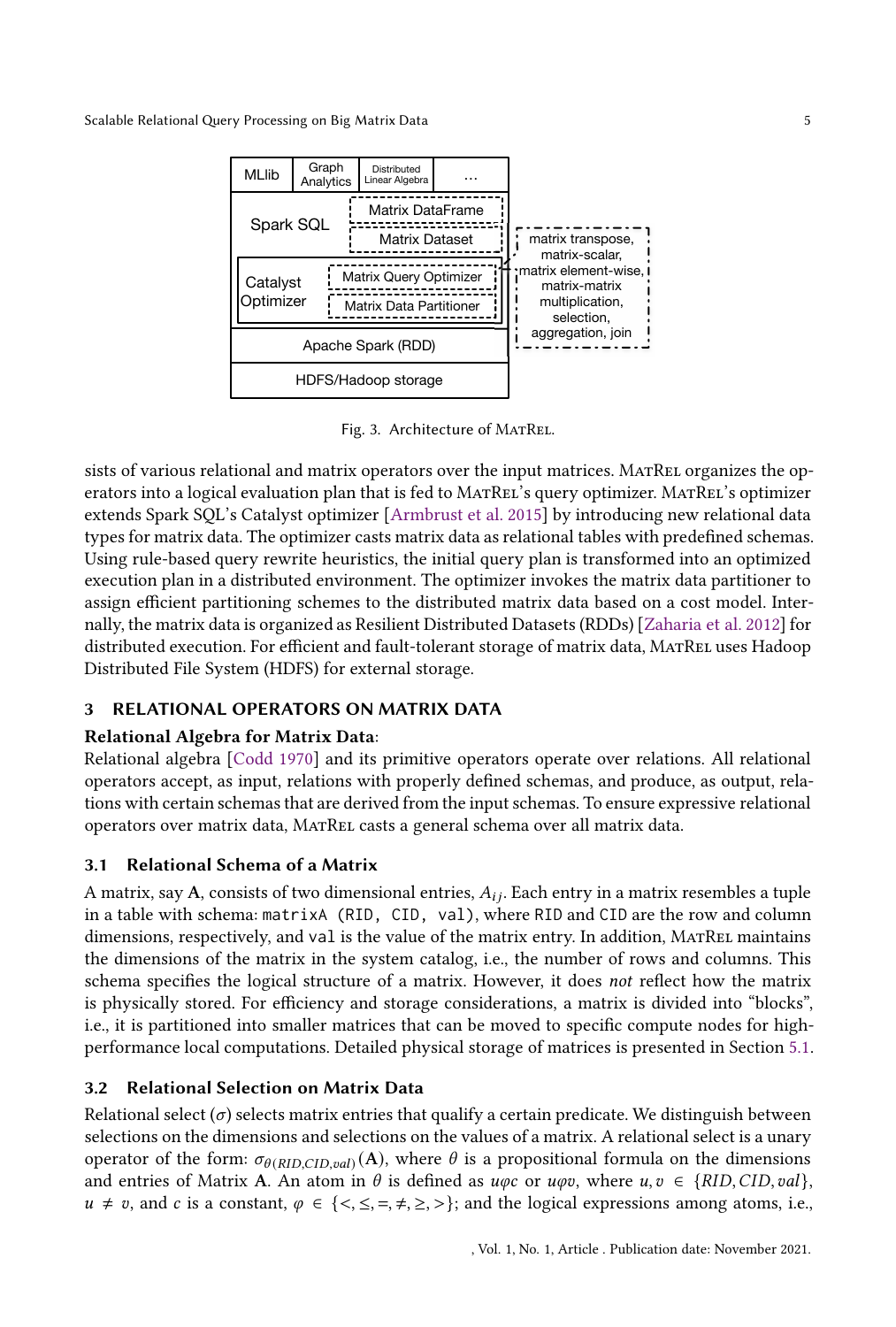∧ (and), ∨ (or), and ¬ (negation) expressions. A relational select on a matrix produces another matrix, perhaps with different dimensions. The dimensions are determined by the predicate, e.g., the predicate " $RID = i$ " produces a matrix of a single row while the predicate " $RID = CID$ " produces the diagonal vector of the matrix.

#### Selecting the Entries:

A select produces a matrix of the same dimension if the select predicate only involves Attribute val. The matrix entries that qualify the select predicate are preserved, and the remaining entries are set to NULL. The relational select on matrix entries does not change the dimension of the input. If a series of select predicates apply over a matrix, the following transformation rule applies:

$$
\sigma_{\theta_1}(\sigma_{\theta_2}(\cdots(\sigma_{\theta_k}(A)))) = \sigma_{\theta_1 \wedge \theta_2 \wedge \cdots \wedge \theta_k}(A), \qquad (1)
$$

where each  $\theta_i$  is a predicate on the matrix entries.

#### Relational Select on the Matrix Dimensions:

A select predicate can operate on the matrix dimensions to pick slices of a matrix according to the given row/column dimension value. For example, cross-validation [\[Hastie et al. 2001\]](#page-26-3) is an ML technique to estimate how accurately a predicative model will perform in practice. Specifically, leave-one-out cross-validation can be realized by selecting a single row from a training matrix as the test set. The output of a select on the dimensions is a matrix with different dimensions than the input's, e.g., if the input is an  $m \times n$  Matrix A,  $\sigma_{RID=i}(A)$  is a  $1 \times n$  matrix whose entries are the *i*-th row of A. Similarly,  $\sigma_{CID=1}(A)$  is an  $m \times 1$  matrix whose entries are the *j*-th column;  $\sigma_{RID \geq i_1 \landRID \leq i_2}(A)$  produces a matrix slice of A, whose dimension is  $(i_2 - i_1 + 1)$ -by-n.

The select predicate can be composed of conditions on both dimensions and entries. For instance, selecting all the entries whose values equal 10 from the 5-th row is expressed by  $\sigma_{val=10 \wedge RID=5}(A)$ . Furthermore, in real-world ML applications, an empty column suggests no metrics have been observed for some feature. Removing empty columns will benefit the feature extraction procedure for better efficiency. Thus, we introduce two special predicates,  $\sigma_{rows\neq NULL}(A)$  and  $\sigma_{cols\neq NULL}(A)$ . The former excludes the rows that are all NULLs, and the latter excludes the columns that are all NULLs. These are important extensions to the select operator because empty rows/columns usually do not contribute to matrix computations.

#### Optimizations for Selects over Dimensions:

MatRel supports matrix operations including transpose, matrix-scalar operation, matrix elementwise operation, and matrix-matrix multiplications. For matrix transpose, the transformation rules:  $\sigma_{RID=i}(A^T) = (\sigma_{CID=i}(A))^T$  and  $\sigma_{CID=j}(A^T) = (\sigma_{RID=j}(A))^T$  reduce the computational costs significantly by avoiding the matrix transpose. It avoids  $O(n^2)$  operations to compute the matrix transpose by leveraging a select on a single dimension.

Similar rewrite rules apply to matrix-scalar and matrix element-wise operations. The following rules can be viewed as pushing the select below the matrix operations:  $\sigma_{RID=i}(\mathbf{A} \star \mathbf{B}) = \sigma_{RID=i}(\mathbf{A}) \star$  $\sigma_{RID=i}(\mathbf{B})$ , where  $\star \in \{+, *, /\}$ . This rule also applies to matrix-scalar multiplications. We illustrate these transformation rules on the selects w.r.t. the row dimension. The rules apply to selections on the column dimension as well. The number of required operations drops from  $O(n^2)$  to  $O(n)$ by circumventing the intermediate matrix. For matrix-matrix multiplications, we have  $\sigma_{RID=i}(\mathbf{A}\times\mathbf{A})$  $B) = \sigma_{RID=i}(A) \times B.$ 

PROOF. Let  $C = A \times B$ , where  $C_{ij} = \sum_k A_{ik} * B_{kj}$ . Let  $C_i$  denote the *i*-th row of Matrix C. Then, by definition,  $C_{i} = \sum_{k} A_{ik} * B_{k}$ , where  $A_{ik}$  is the  $(i, k)$ -th entry from A, and  $B_{k}$ : is k-th row from B. This can be viewed as the summation of each entry in the  $i$ -th row of A multiplying with corresponding rows of **B**, i.e.,  $C_i$ : =  $A_i$ :  $\times$  **B**.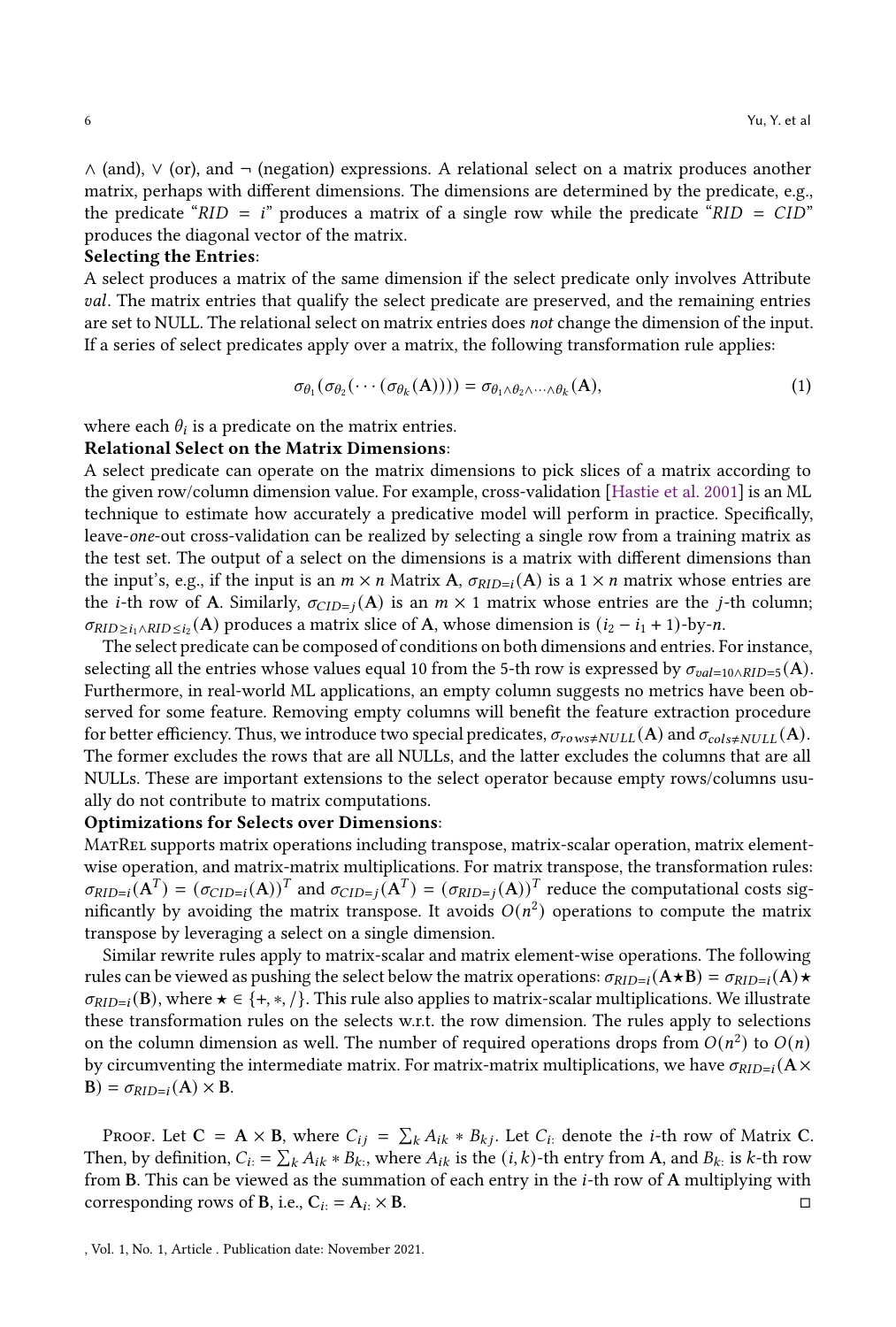Scalable Relational Query Processing on Big Matrix Data 7 (2008) 2014 12:38:38 1999 2014 12:38:38

Analogously, the Rule:  $\sigma_{CID=j}(A \times B) = A \times \sigma_{CID=j}(B)$  can be verified. It takes  $O(n^3)$  operations for matrix-matrix multiplications, while a matrix-vector multiplication costs  $O(n^2)$  operations. Furthermore, the rule:  $\sigma_{RID=i}(A \times B) = \sigma_{RID=i}(A) \times \sigma_{CID=i}(B)$  reduces the complexity from  $O(n^3)$  (matrix-matrix multiplication) to  $O(n)$  (vector inner-product).

# 3.3 Aggregation on Matrix Data

Traditionally, an aggregation is defined on the columns of a relation with various aggregate functions, e.g., sum and count. The aggregation operator is also beneficial on matrix data. For example, assume that for a user-movie rating database, each row in the matrix represents a user, and each column represents a certain movie. Then, computing the average ratings of all the users can take place in the following way. The  $(i, j)$ -th entry in the user-movie rating matrix denotes the rating of  $user_i$  on  $move_j$ . This requires an average computation on the row dimension. Unlike relational data, aggregations on a matrix may occur in different dimensions. Formally, an aggregation is a unary operator, defined as

$$
\Gamma_{\rho, dim}(\mathbf{A}),
$$

where  $\rho$  is the name of the aggregate function, and  $dim$  indicates the chosen dimension, i.e.,  $dim$ could be row  $(r)$ , column  $(c)$ , diagonal  $(d)$ , or all  $(a)$ . Specially, MATREL supports various aggregate functions,  $\rho \in \{\text{sum}, \text{nnz}, \text{avg}, \text{max}, \text{min}\}.$  We introduce each aggregate function and corresponding optimizations in this section.

#### **Sum()** Aggregate:

MATREL supports four different variants of sum aggregations  $\Gamma_{\text{sum},r/c/d/a}(A)$ . We first introduce their definitions, then discuss optimization strategies. Given an  $m$ -by- $n$  Matrix A,  $\Gamma_{\text{sum},r}(\mathbf{A})$  produces an  $m$ -by-1 matrix, or a column vector, whose  $i$ -th entry computes the summation along the *i*-th row of A. Similarly,  $\Gamma_{\text{sum},c}$  (A) generates a 1-by-*n* matrix, or a row vector that computes the summations of entries along the column direction.  $\Gamma_{\text{sum}} d(\mathbf{A})$  is defined only for square matrices that is also called the trace of a square matrix. The trace is simply a scalar value. Finally,  $\Gamma_{\text{sum},a}(\mathbf{A})$ computes the summation of all the entries.

We present transformation rules for optimizing sum aggregations when the input consists of various matrix operations. If the input is a matrix transpose, then we have:

$$
\Gamma_{\text{sum},r/c}(\mathbf{A}^T) = (\Gamma_{\text{sum},c/r}(\mathbf{A}))^T,\tag{2}
$$

<span id="page-6-0"></span>
$$
\Gamma_{\text{sum},d/a}(\mathbf{A}^T) = \Gamma_{\text{sum},d/a}(\mathbf{A}),\tag{3}
$$

By pushing a sum aggregation before a matrix transpose, MatRel computes the transpose on a matrix of smaller dimensions. For trace and all-entry summation, the evaluation of the transpose can be avoided.

For matrix-scalar operations, we can derive the following transformation rules,

$$
\Gamma_{\text{sum},r/c/a}(A+\beta) = \Gamma_{\text{sum},r/c/a}(A) + \beta e_n / \beta e_m^T / \beta mn,\tag{4}
$$

$$
\Gamma_{\text{sum},d}(\mathbf{A} + \beta) = \Gamma_{\text{sum},d}(\mathbf{A}) + \beta n,\tag{5}
$$

$$
\Gamma_{\text{sum},\cdot}(\mathbf{A}*\beta) = \Gamma_{\text{sum},\cdot}(\mathbf{A})*\beta,\tag{6}
$$

where we denote  $e_n$  to be an all-one column vector of length  $n$  and Rule [5](#page-6-0) only holds for square matrices, i.e.,  $m = n$ . For matrix-scalar multiplications, similar rules apply when the aggregation is executed along the column direction, the diagonal direction, and the entire matrix.

For matrix element-wise operations, only the matrix element-wise addition has a compatible transformation rule for sum aggregations.

<span id="page-6-1"></span>
$$
\Gamma_{\text{sum.}}(\mathbf{A} + \mathbf{B}) = \Gamma_{\text{sum.}}(\mathbf{A}) + \Gamma_{\text{sum.}}(\mathbf{B}).
$$
\n(7)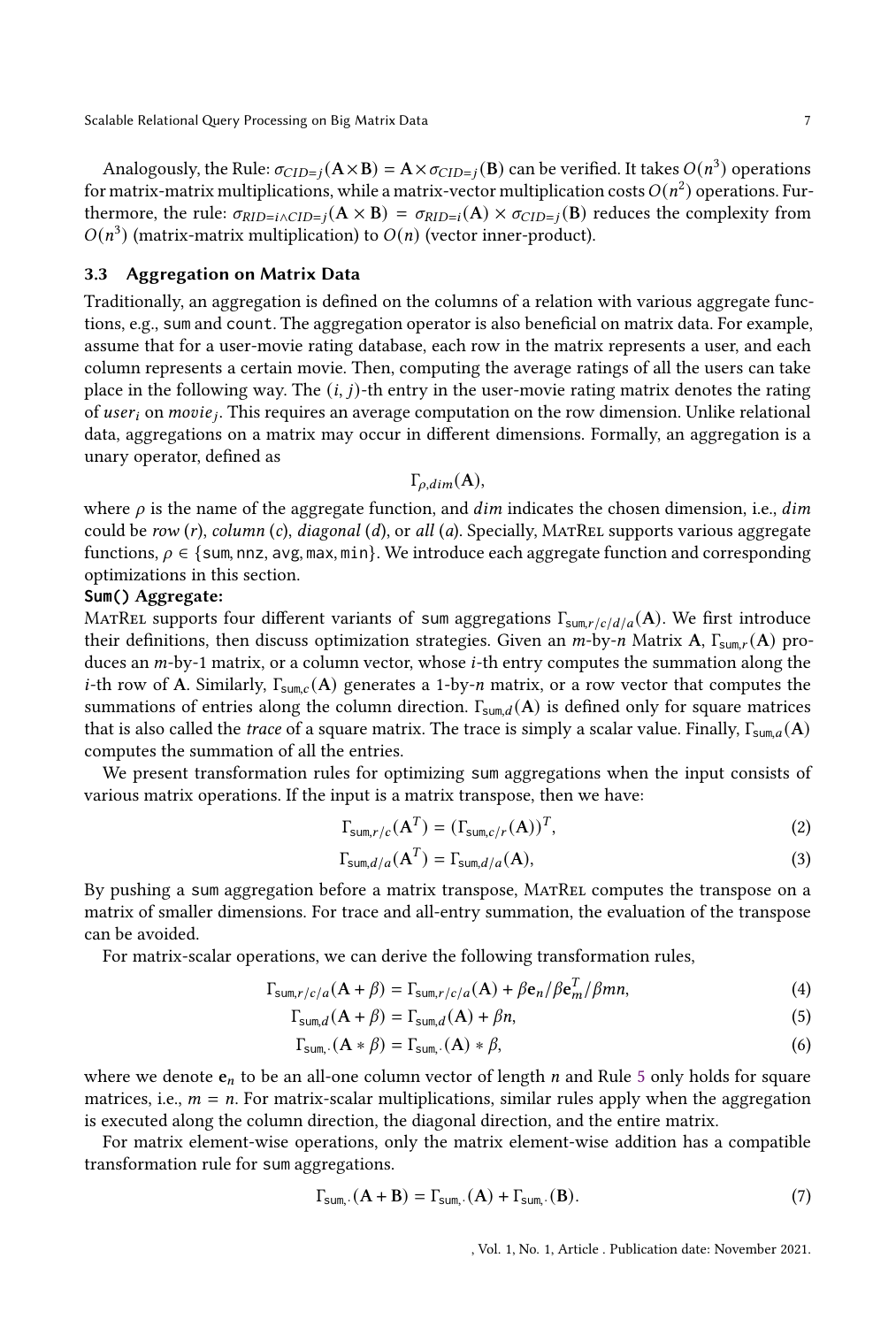Though Rule [7](#page-6-1) does not change the computation overhead, it circumvents storing the intermediate sum matrix  $A + B$ , alleviating memory footprint.

For matrix-matrix multiplications, we derive efficient transformation rules to compute the sum aggregations,

<span id="page-7-2"></span><span id="page-7-1"></span><span id="page-7-0"></span>
$$
\Gamma_{\text{sum},r}(\mathbf{A} \times \mathbf{B}) = \mathbf{A} \times \Gamma_{\text{sum},r}(\mathbf{B}),\tag{8}
$$

$$
\Gamma_{\text{sum},c}(\mathbf{A} \times \mathbf{B}) = \Gamma_{\text{sum},c}(\mathbf{A}) \times \mathbf{B},\tag{9}
$$

$$
\Gamma_{\text{sum},a}(\mathbf{A} \times \mathbf{B}) = \Gamma_{\text{sum},c}(\mathbf{A}) \times \Gamma_{\text{sum},r}(\mathbf{B}),\tag{10}
$$

$$
\Gamma_{\text{sum},d}(\mathbf{A} \times \mathbf{B}) = \Gamma_{\text{sum},a}(\mathbf{A}^T * \mathbf{B}) = \Gamma_{\text{sum},a}(\mathbf{A} * \mathbf{B}^T). \tag{11}
$$

PROOF. (Rule [8\)](#page-7-0) Let  $C = A \times B$ , where  $C_{ij} = \sum_k A_{ik} * B_{kj}$ . Let the column Vector  $y = \Gamma_{sum,r}(C)$ . Therefore,

<span id="page-7-3"></span>
$$
y_i = \sum_j C_{ij} = \sum_j \sum_k A_{ik} * B_{kj} = \sum_k A_{ik} * b_k,
$$

where Vector  $\mathbf{b} = \Gamma_{\text{sum},r}(\mathbf{B})$ . It is clear that the derivation in the matrix format,  $\mathbf{y} = \mathbf{A} \times \mathbf{b}$  that is exactly Rule [8.](#page-7-0)  $\Box$ 

Similar derivations also apply to Rules [9](#page-7-1) and [10.](#page-7-2) For Rule [11,](#page-7-3) both input matrices are required to be square.

PROOF. (Rule [11\)](#page-7-3) Let us write Matrix A in terms of rows, and Matrix B in terms of columns, i.e.,

$$
\mathbf{A} = \begin{bmatrix} \mathbf{a}_1^T \\ \vdots \\ \mathbf{a}_n^T \end{bmatrix}, \quad \mathbf{B} = \begin{bmatrix} \mathbf{b}_1 & \cdots & \mathbf{b}_n \end{bmatrix}.
$$

Therefore, the matrix-matrix multiplication can be represented by the vectors  $\mathbf{a}_i$ 's and  $\mathbf{b}_i$ 's.

$$
\mathbf{A} \times \mathbf{B} = \begin{bmatrix} \mathbf{a}_1^T \mathbf{b}_1 & \dots & \mathbf{a}_1^T \mathbf{b}_n \\ \vdots & \ddots & \vdots \\ \mathbf{a}_n^T \mathbf{b}_1 & \dots & \mathbf{a}_n^T \mathbf{b}_n \end{bmatrix}
$$

The trace of  $\mathbf{A} \times \mathbf{B}$  is computed as  $\Gamma_{\text{sum},d}(\mathbf{A} \times \mathbf{B}) = \sum_{i=1}^{n} \mathbf{a}_i^T \times \mathbf{b}_i$ . The transpose of  $\mathbf{A}$  is denoted as,

 $A^T = \begin{bmatrix} a_1 & \cdots & a_n \end{bmatrix},$ 

and the matrix element-wise multiplication is computed as:

$$
\mathbf{A}^T * \mathbf{B} = \begin{bmatrix} \mathbf{a}_1 * \mathbf{b}_1 & \cdots & \mathbf{a}_n * \mathbf{b}_n \end{bmatrix}.
$$

When conducting the all-entry sum aggregation, it is essential to compute the inner-product of corresponding vector pairs, i.e.,  $\Gamma_{\text{sum},a}(\mathbf{A}^T * \mathbf{B}) = \sum_{i=1}^n \mathbf{a}_i^T \times \mathbf{b}_i$ . The second half of Rule [11](#page-7-3) can be verified in a similar manner.

The computation complexity is usually  $O(n^3)$  for square matrix-matrix multiplications. By using matrix element-wise multiplication and matrix transpose, the complexity is reduced to  $O(n^2)$ .

Unfortunately, equivalent transformation rules do not apply when the input involves a relational selection. For general selection condition  $\theta$ ,

<span id="page-7-4"></span>
$$
\Gamma_{\text{sum},\cdot}(\sigma_{\theta}(\mathbf{A})) \neq \sigma_{\theta}(\Gamma_{\text{sum},\cdot}(\mathbf{A})). \tag{12}
$$

However, there exist valid transformation rules if the sum dimension happens to match with the predicate of the selection, e.g.,  $\Gamma_{sum,r}(\sigma_{RID=i}(A)) = \sigma_{RID=i}(\Gamma_{sum,r}(A))$ . Swapping the execution order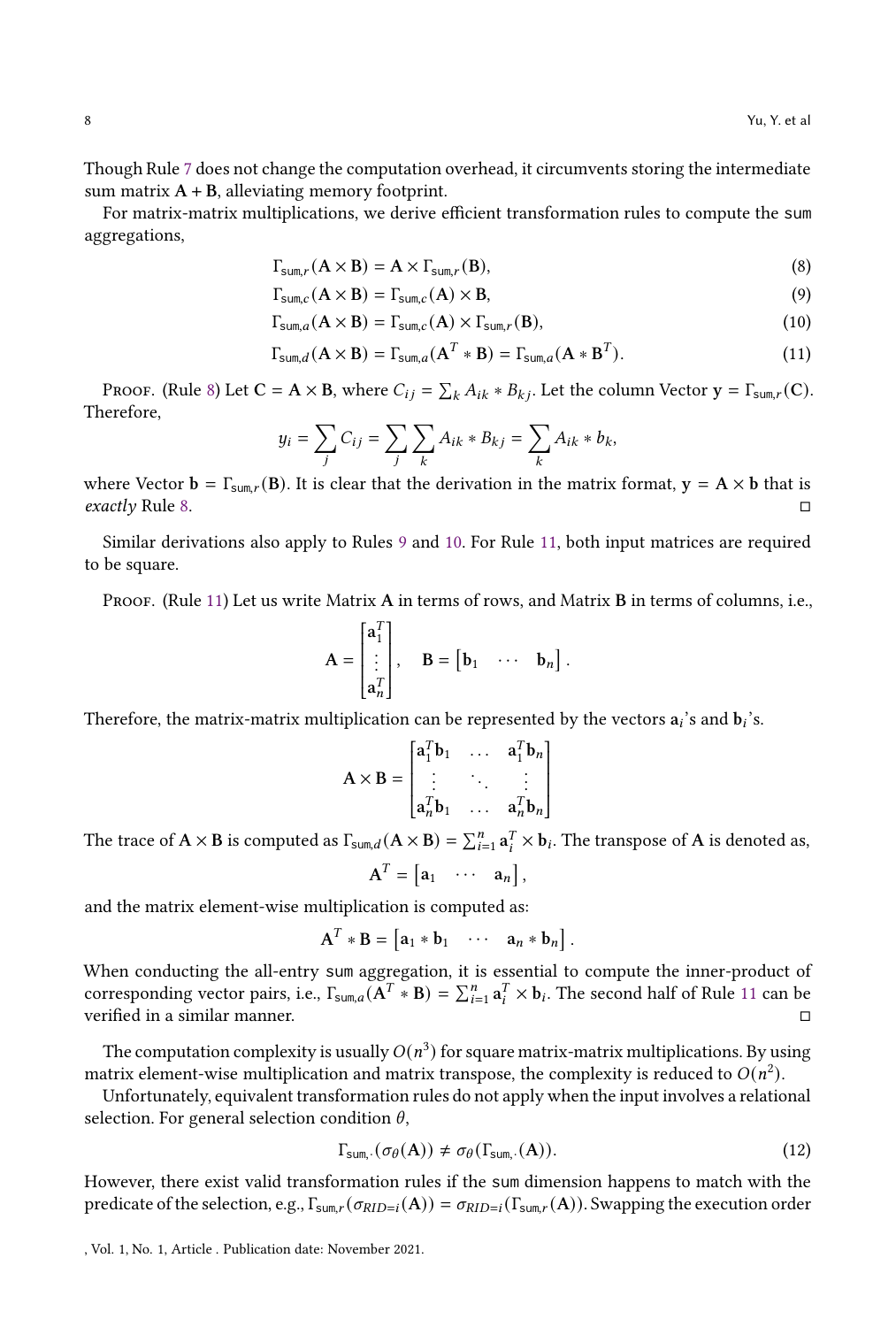of sum aggregation leads to the same result. Pushing a select relational operation below a matrix operation is beneficial as it could reduce the dimension of the matrix.

#### **Count()** Aggregate:

For relational data, the count aggregate function computes the number of tuples that satisfy a certain criteria. For matrix data, the count function is usually interpreted as computing the number of nonzeros (nnz). This function is quite useful for optimizing matrix computations, e.g., sparsity estimation for sparse matrix chain multiplications [\[Yu et al. 2017\]](#page-27-2). Similar to sum aggregation, Ma-TREL supports four count variants,  $\Gamma_{\text{nnz,r/c}/d/a}(\mathbf{A})$ . The output of each function is defined as its counterpart of the sum function correspondingly.

We present equivalent transformation rules for optimizing count aggregations when the input is composed of various matrix operations. For matrix transpose, we have:

$$
\Gamma_{\text{nnz},r/c}(\mathbf{A}^T) = (\Gamma_{\text{nnz},c/r}(\mathbf{A}))^T,\tag{13}
$$

$$
\Gamma_{\text{nnz},d/a}(\mathbf{A}^T) = \Gamma_{\text{nnz},d/a}(\mathbf{A}).\tag{14}
$$

These rules push a count aggregation below a matrix transpose. The postponed matrix transpose is executed on a smaller matrix, e.g., a vector, avoiding  $O(n^2)$  computations for the matrix transpose.

For matrix-scalar operations, let A be an  $m$ -by-n matrix, and scalar  $\beta \neq 0$ . The following rules hold for an input that involves matrix-scalar operations,

$$
\Gamma_{nnz,r}(\mathbf{A} + \beta) = \mathbf{e}_m * n,\tag{15}
$$

$$
\Gamma_{\text{nnz},c}(\mathbf{A} + \beta) = \mathbf{e}_n^T * m,\tag{16}
$$

$$
\Gamma_{nnz,d}(\mathbf{A} + \beta) = n,\tag{17}
$$

$$
\Gamma_{\text{nnz},a}(\mathbf{A} + \beta) = mn,\tag{18}
$$

$$
\Gamma_{\text{nnz}}.\left(\mathbf{A} * \boldsymbol{\beta}\right) = \Gamma_{\text{nnz}}.\left(\mathbf{A}\right). \tag{19}
$$

By assuming the constant  $\beta \neq 0$ , the number of zeros is not altered for matrix-scalar multiplications. For the matrix-scalar addition, the output does not depend on the entries in A, which only requires the dimensions to conduct the computation.

For matrix element-wise operations, only the division operator works properly with the count aggregation.

<span id="page-8-0"></span>
$$
\Gamma_{nnz} \cdot (\mathbf{A/B}) = \Gamma_{nnz} \cdot (\mathbf{A}) \tag{20}
$$

Rule [20](#page-8-0) indicates that the matrix element-wise division preserves the number of nonzeros of the numerator matrix. Unfortunately, such convenient transformation rules do not apply to other matrix element-wise operators and matrix-matrix multiplications.

For an input consisting of relational selections, Rule [12](#page-7-4) can be extended too. It is impossible to swap the execution order of a count aggregation and a selection for a correct output. It is only valid to swap the execution order of a count aggregation and a selection when both work on the same dimension, e.g.,  $\Gamma_{nnz,c}(\sigma_{CID=j}(A)) = \sigma_{CID=j}(\Gamma_{nnz,c}(A)).$ 

#### **Avg()** Aggregate:

The avg aggregate function computes the average statistic on a matrix in a certain dimension. MATREL supports four different variants,  $\Gamma_{\text{avg,r/c}/d/a}(\mathbf{A})$ . The output of each avg aggregate function is defined as its counterpart of the sum aggregation correspondingly. The avg aggregation can be viewed as a compound operator from a sum and a count aggregations. Formally, any avg aggregation can be computed as:

$$
\Gamma_{\text{avg},\cdot}(\mathbf{A}) = \Gamma_{\text{sum},\cdot}(\mathbf{A}) / \Gamma_{\text{nnz},\cdot}(\mathbf{A}).
$$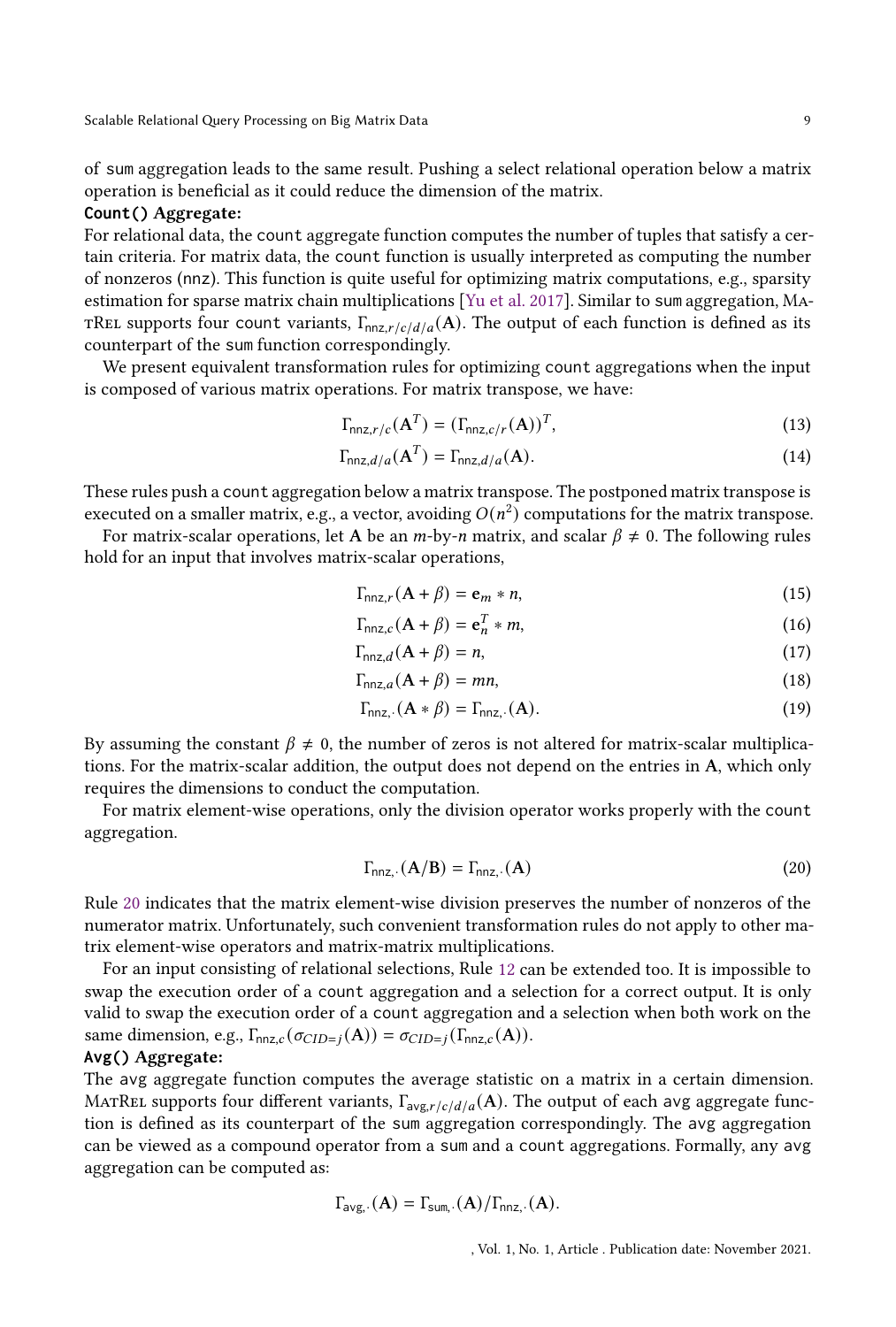Therefore, optimizing an avg aggregation can leverage all the transformation rules we have explored for sum and count aggregations. MatRel's optimizer automatically invokes query planning for sum and count aggregations when generating an execution plan for an avg aggregation.

## **Max()**/**Min()** Aggregate:

The max (or min) aggregations are used to obtain the extreme values from a matrix, and serves as an important building block for anomaly detection [\[Chandola et al. 2009](#page-25-8)] in data mining applications. Naturally, MatRel supports four max (or min) variants,  $\Gamma_{\text{max/min}, r/c/d/a}(A)$ . The output of each aggregation is defined as its counterpart of the sum aggregation correspondingly. The transformation rules for optimizing the max (or min) aggregations can be derived as follows:

$$
\Gamma_{\max/\min,r/c}(\mathbf{A}^T) = (\Gamma_{\max/\min,c/r}(\mathbf{A}))^T,
$$
\n(21)

$$
\Gamma_{\max/\min,d/a}(\mathbf{A}^T) = \Gamma_{\max/\min,d/a}(\mathbf{A}),\tag{22}
$$

$$
\Gamma_{\max/\min}(\mathbf{A} + \beta) = \Gamma_{\max/\min}(\mathbf{A}) + \beta,\tag{23}
$$

$$
\Gamma_{\max/\min}(\mathbf{A} * \beta) = \Gamma_{\max/\min}(\mathbf{A}) * \beta \quad (\beta > 0),
$$
\n(24)

$$
\Gamma_{\max/\min} (A * \beta) = \Gamma_{\min/\max} (A) * \beta \quad (\beta < 0).
$$
 (25)

We assume that the constant scalar  $\beta \neq 0$ . When  $\beta < 0$ , the optimizer computes the min/max aggregation instead of avoiding the intermediate matrix  $A * \beta$ . For matrix element-wise operations and matrix-matrix multiplications, no general rules apply. For example,  $\Gamma_{\min,r}([1, 1, 2] + [3, 0.5, 0]) =$  $\Gamma_{\min,r}([4, 1.5, 2]) = 1.5$ , which could only be evaluated after computing the sum of the two matrices. For an input consisting of relational selections, it is only valid to swap the execution order of a max/min aggregation and selection when both work on the same dimensions.

## <span id="page-9-0"></span>4 JOIN ON MATRIX DATA

The relational join  $(\infty)$  is a useful operator for picking corresponding entries that satisfy the join predicates from two separate matrices. For example, raster data overlay analysis [\[Eldawy et al.](#page-26-6) [2016\]](#page-26-6) requires a join on two matrices with matching row/column index, where a raster map can be interpreted as a matrix. Formally, a relational join is a binary operator,

$$
A \bowtie_{\gamma, f} B,
$$

where  $\gamma$  is the join predicate, f is the user-defined merge function that takes two matching entries and outputs a merging result, e.g.,  $z = f(x, y)$ . We introduce various formats of  $\gamma$  in different semantics in the subsequent sections. In general, the result of a relational join on two matrices is a tensor, or a multi-dimensional array, whose dimensions are determined by the predicate  $\gamma$ . We first discuss how to infer the schema of a join output based on the join predicates. Next, we introduce all the valid formats of  $\gamma$ . Finally, we investigate the optimization strategies for join executions.

#### 4.1 Schema of a Join Result

Just like every matrix has a schema, MatRel automatically produces a schema for a join result. The schema of a join result consists of two parts: the index and the value. In this work, we only consider equality predicates as the join condition. Given two input matrices  $A(RID_A, CID_A, val_A)$ and  $B(RID_B, CID_B, val_B)$ , the cardinality of the dimension of A  $\bowtie_{\gamma, f}$  B is

$$
d=4-\delta_{\dim},
$$

where  $\delta_{dim}$  is the number of equality predicates on the join dimensions. For example, if the join predicates  $\gamma =$  " $RID_A = RID_B$ ", the join output boasts the schema ( $D_1, D_2, D_3, val$ ), where  $D_1$ takes matching dimension from  $RID_A$ ,  $D_2$  takes relevant dimension from  $CID_A$ ,  $D_3$  takes relevant dimension from  $CID_B$ , and  $val$  is the evaluation of the merge function on the matching entries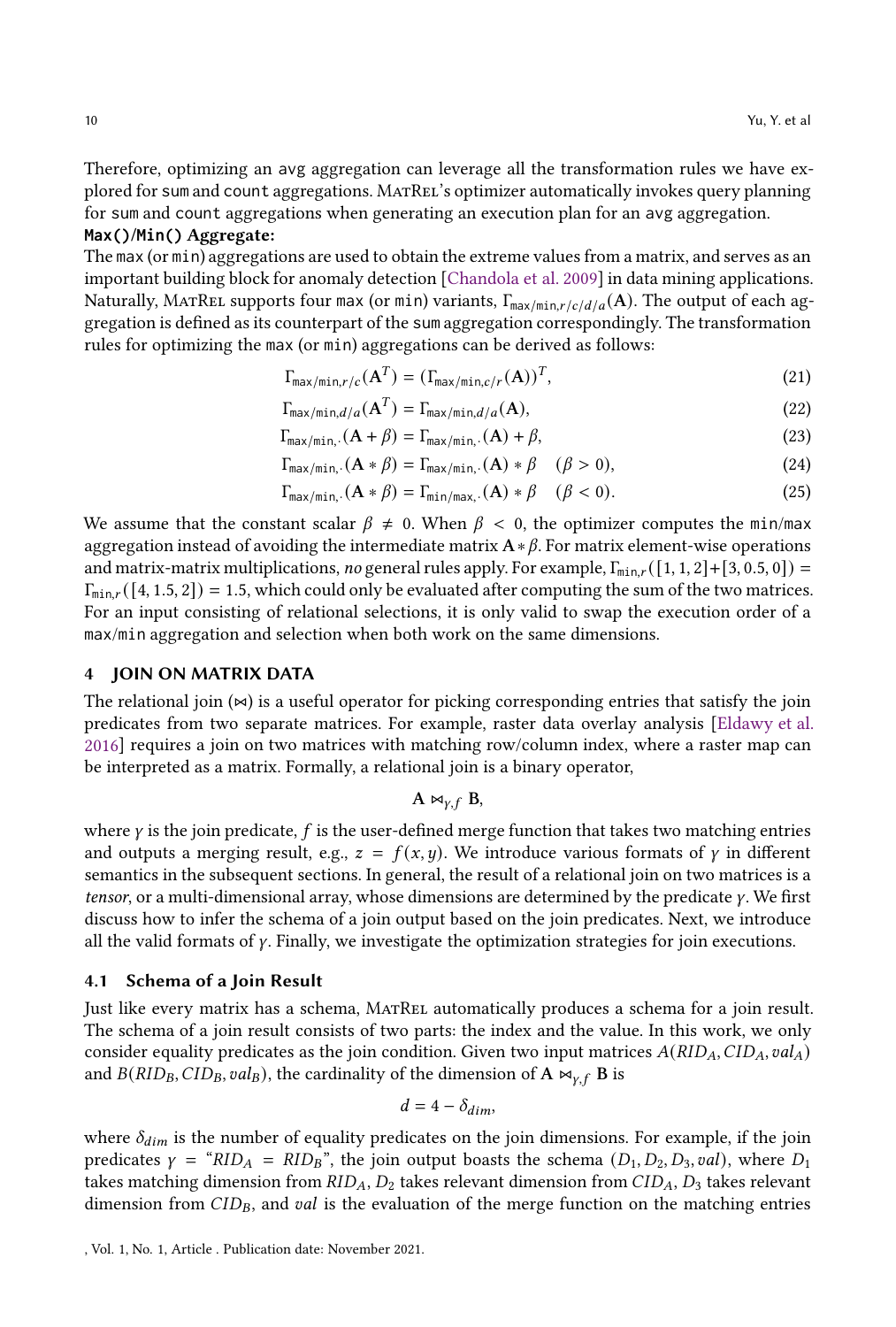<span id="page-10-0"></span>

Fig. 4. Direct overlay of two sparse matrices.

from A and B. The join output may degrade to a normal matrix when  $\gamma$  contains two or more predicates on the join dimensions.

#### 4.2 Cross-product on Matrices

The cross-product operator is a special join operator between two matrices, where the join predicate  $\gamma$  is empty, i.e.,  $A \otimes B = A \Join_f B$ . If both input matrices are viewed as relations, this operator is essentially the Cartesian product. The cross-product is widely used in tensor decomposition and applications, e.g., Kronecker product [\[Kolda and Bader 2009](#page-26-4)]. MatRel's optimizer infers the output schema from the join predicate, which is empty for cross-product. Therefore, a cross-product produces a 4th-order tensor from two input matrices. For example,  $C(D_1, D_2, D_3, D_4, val)$  is the schema of  $C = A \otimes B$ . The first two dimensions  $(D_1, D_2)$  inherit from A, and the last two dimensions  $(D_3, D_4)$  inherit from **B**.

The execution of a cross-product is conducted in a fully parallel manner. MATREL stores a matrix in blocks of equal size, where the blocks are distributed among all the workers in a cluster. First, each block of the smaller matrix is duplicated  $p$  times, where  $p$  is the number of partitions from the larger matrix. Next, each duplicated block is sent to a corresponding partition of the larger matrix. Finally, each worker performs join operation locally without further communication. The 4th-order tensor is stored as a series of block matrices in a distributed manner. The detailed physical storage is described in Section [5.1.](#page-15-1)

#### 4.3 Join on Two Dimensions

The dimension-based predicates for join on two dimensions can take two different formats:

$$
A \bowtie_{RID_A=RID_B \wedge CID_A=CID_B, f} B, \text{ or } A \bowtie_{RID_A=CID_B \wedge CID_A=RID_B, f} B.
$$

These two predicates are the only valid formats, as a propositional formula takes dimensions from both inputs. The former predicate can be viewed as an overlay on the two input matrices directly (*direct overlay*), while the latter can be viewed as an overlay on Matrix A and the transpose of Matrix B (transpose overlay). Figure [4](#page-10-0) illustrates an example of a direct overlay, which can be viewed as a full-outer join in relational algebra. Conceptually, two input matrices can be regarded as two relations with the schema introduced in Section [3.1.](#page-4-2) The output of a join on two dimensions is a normal matrix, since two common dimensions are shared with the inputs.

To efficiently evaluate joins on two dimensions, MatRel adopts the hash join strategy to partition the matrix blocks from the inputs. By hashing the matched matrix blocks to the same worker,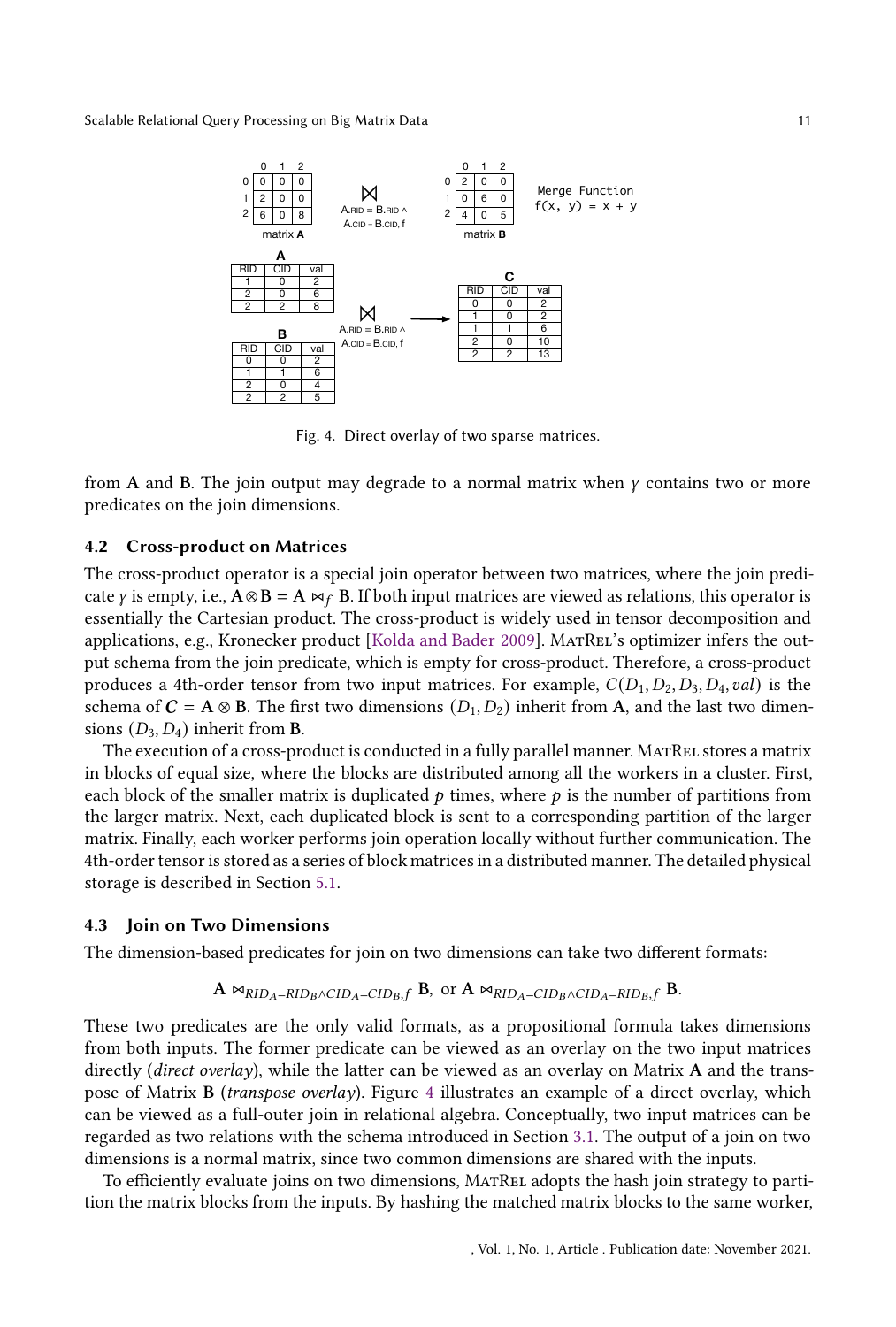a worker conducts local join execution without further communications. For direct overlay, MatRel's query planner partitions the two input matrices using the same partitioner. For transpose overlay, the planner makes sure the partitioning scheme on one input matches the partitioning scheme on the transpose of the other.

## 4.4 Join on a Single Dimension

The dimension-to-dimension (D2D) predicates can take four different formats:

 $A \Join_{ID_A=ID_B, f} B$ ,

where  $ID_{A/B} \in \{RID_{A/B},CID_{A/B}\}$ . Therefore, the join output is a 3rd-order tensor, and takes the schema  $(D_1, D_2, D_3, val)$ . Each entry from a matched row/column from A is joined with the entries from the corresponding row/column from B.

MatRel leverages a hash-based data partitioner to map matched row or column matrix blocks to the same worker. Suppose both input matrices are partitioned into  $\ell$ -by- $\ell$  square blocks. Let us consider the D2D predicate to be " $RID_A = RID_B$ ". Two matrix blocks  $A_{mp}$  and  $B_{mq}$  are mapped to the same worker. For the *t*-th row from  $A_{mp}$ , each entry is joined with the same row from  $B_{mq}$ . Thus, a 1-by- $\ell$  vector is produced by joining a single entry in the t-th row from  $A_{mp}$  and an entire row from  $B_{mq}$ . After the join operation, the *t*-th row from  $A_{mp}$  leads to an  $\ell$ -by- $\ell$  matrix block. Potentially, there are totally  $\ell$  such matrix blocks for the join result from two input matrix blocks.

#### 4.5 Join on the Entries

The entry-based (value-to-value, or V2V) join operation takes the following format:

$$
A \bowtie_{\mathit{val}_A=\mathit{val}_B,f} B.
$$

The join output is a 4th-order tensor, where the first two dimensions come from the dimensions of A, and the other two from the dimensions of B.

The execution of a V2V join is conducted in a fully parallel manner, similar to the execution of cross-product. MatRel broadcasts each block of the smaller input to each partition of the larger one. Each worker in the cluster adopts a nested-loop join strategy to compute the join locally by taking each pair of matrix blocks. The four dimensions are copies of the dimension values from matched entries.

## 4.6 Join on a Single Dimension and an Entry

The join on a single dimension and an entry operation (D2V, or V2D) takes the following format:

$$
A \bowtie_{ID_A = val_B, f} B, \text{ or } A \bowtie_{val_A = ID_B, f} B
$$

where  $ID_{A/B} \in \{RID_{A/B},CID_{A/B}\}$ . The output is a 4th-order tensor, where the 4 dimensions derive from the entry locations of the matched rows/columns, and the matched entries from the other input. To evaluate this type of join, the matrix blocks containing the matched entries are mapped to the other matrix, where the row/column dimension matches. Each worker conducts local join computation based on the matched dimensions and entries.

#### 4.7 Join Optimization

Relational joins over matrix data are more complex than other relational operations. They potentially have higher computation and communication overhead. We have identified several heuristics to mitigate the heavy memory footprint and computation burden. We leverage the following features: (1) sparsity-inducing merge functions, and (2) Bloom-join for join on entries. Furthermore, we also develop a cost model to capture the communication overhead among different types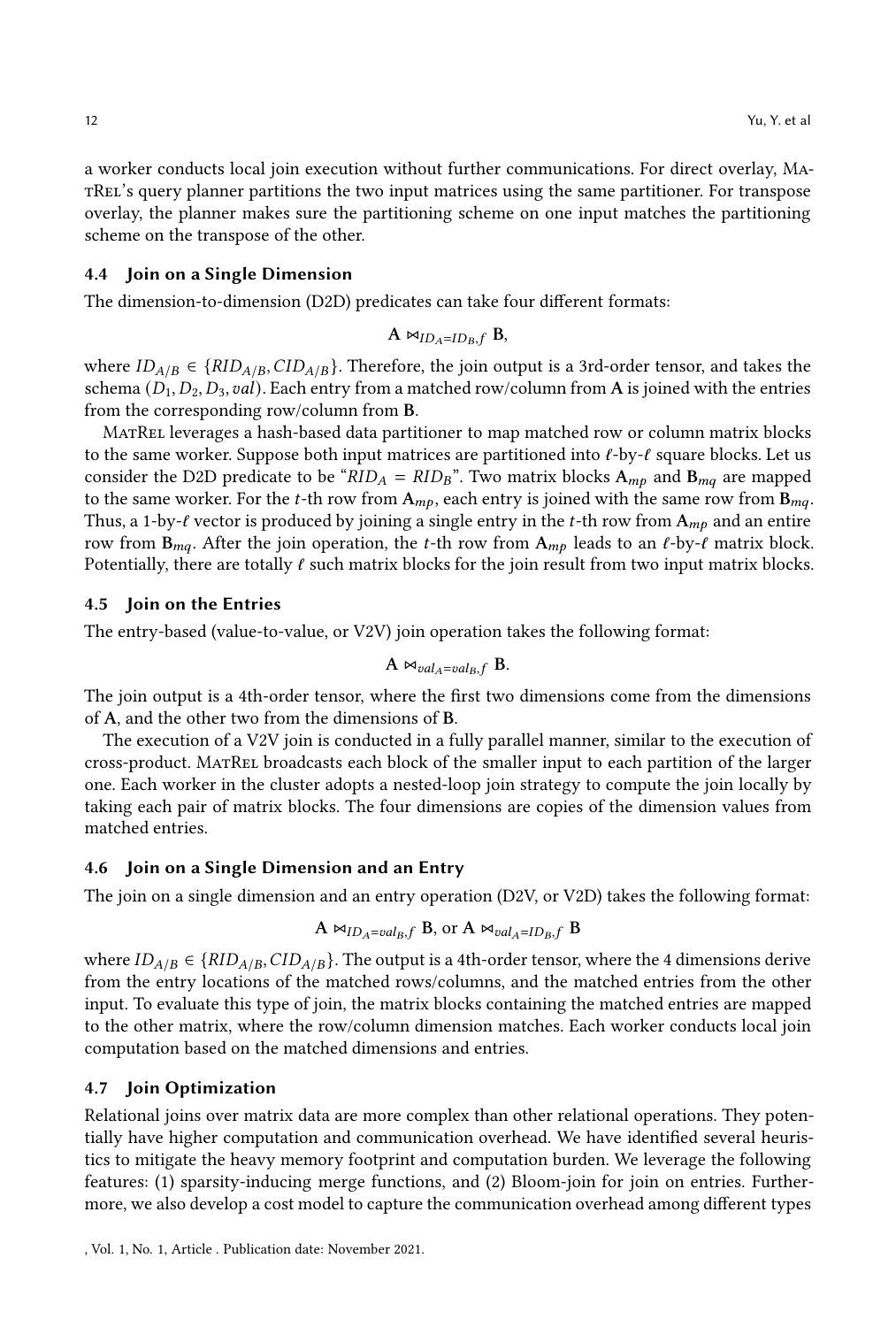of joins. By utilizing the heuristics and the cost model, MatRel generates a computation- and communication-efficient execution plan for a join operation.

**Identifying Sparsity-inducing Merge Functions.** Given a general join operation,  $A \Join_{\gamma,f} B$ , there are two important parameters,  $\gamma$  and  $f$ . The predicate  $\gamma$  is utilized to locate the join entries, and  $f$  is evaluated on the two entries for an output entry. In real-world applications, large matrices are usually sparse and structured $^1$  $^1$ . For example, Figure [4](#page-10-0) illustrates a direct overlay on two sparse matrices, where the merge function is  $f(x, y) = x+y$ . We say  $f(x, y)$  is a sparsity-inducing function if  $f(0, \cdot) = 0$  or  $f(\cdot, 0) = 0$ . Thus, the summation merge function is not sparsity-inducing since  $C_{00} = A_{00} + B_{00} = 0 + 2 = 2$ , which does not preserve sparsity from the left- or right-hand side. On the other hand,  $f_1(x, y) = x * y$ , is sparsity-inducing on both sides.

The benefit of utilizing sparsity-inducing function is obvious, as it avoids evaluating the function completely if one of the inputs contains all zeros. Traditionally, a straw man execution plan takes two input matrix blocks. It at first converts the sparse matrix formats to the dense counterpart by explicitly filling in 0's, then evaluates the merge function on the matched entries. Note that a sparse matrix format only records nonzeros and their locations. Compressed sparse representations reduce memory consumption and computation overhead for matrix manipulations. However, the memory consumption grows significantly when a sparse matrix is stored in the dense format.

Thus, it is critical to identify the sparsity-inducing merge functions, and avoid converting a sparse matrix format to dense format whenever possible. We consider a special family of merge functions: linear function and their linear combinations, i.e.,  $f(x, y) = g(x) * y + h(x)$ , or  $f(x, y) =$  $q(y) * x + h(y)$ , where both  $q(\cdot)$  and  $h(\cdot)$  are linear functions. For any merge function in this family, MatRel adopts a sampling approach to identify the sparsity-inducing property. Given a merge function  $f(x, y)$ , we compute  $t_1 = f(0, s_1)$ , and  $t_2 = f(0, s_2)$ , where  $s_1$  and  $s_2$  are non-zero random numbers. If both  $t_1$  and  $t_2$  are 0, it can be easily confirmed that both  $q(0)$  and  $h(0)$  equal to 0. Thus,  $f(x, y)$  is sparsity-inducing because of the linearity of function components. A similar sparsity-inducing test could be conducted on the  $y$  value.

Once a sparsity-inducing function is identified, MatRel's planner orchestrates the execution of join operations by leveraging the sparse matrix computations. For example, if the merge function  $f(x, y)$  boasts the sparsity-inducing property on the x component, MATREL only retrieves the nonzero entries from the left-hand side, and joins with entries from the right-hand side. All the computations are conducted in the sparse matrix format without converting to dense matrix format.

Bloom-join on Entries. For a join predicate that involves a dimension on the matrix, it is efficient for MatRel to locate the corresponding row matrix blocks or column matrix blocks. The irrelevant matrix blocks are not accessed during evaluation. However, the join operation becomes expensive when the join predicate contains a comparison on the entries. A straw man plan compares each pair of entries exhaustively, where a lot of computation is wasted on the mismatched entries.

MatRel adopts a Bloom-join strategy when a join predicate contains matrix entries. Each worker computes a Bloom filter on the entries. Due to the existence of sparse matrices, a worker needs to determine whether to store 0's in the Bloom filter. Thanks to the heuristic of identifying zeropreserving merge functions, 0 values are not inserted into the Bloom filter if  $f(x, y)$  is sparsityinducing. After each matrix block creates its own Bloom filter, a worker picks an entry from one of the input matrix and consults the Bloom filter on the other input. If no match is detected from the Bloom filter, the join execution continues to the next entry; otherwise, a nested-loop join is conducted on the input matrices to generate the join output.

<span id="page-12-0"></span><sup>1</sup><http://www.cise.ufl.edu/research/sparse>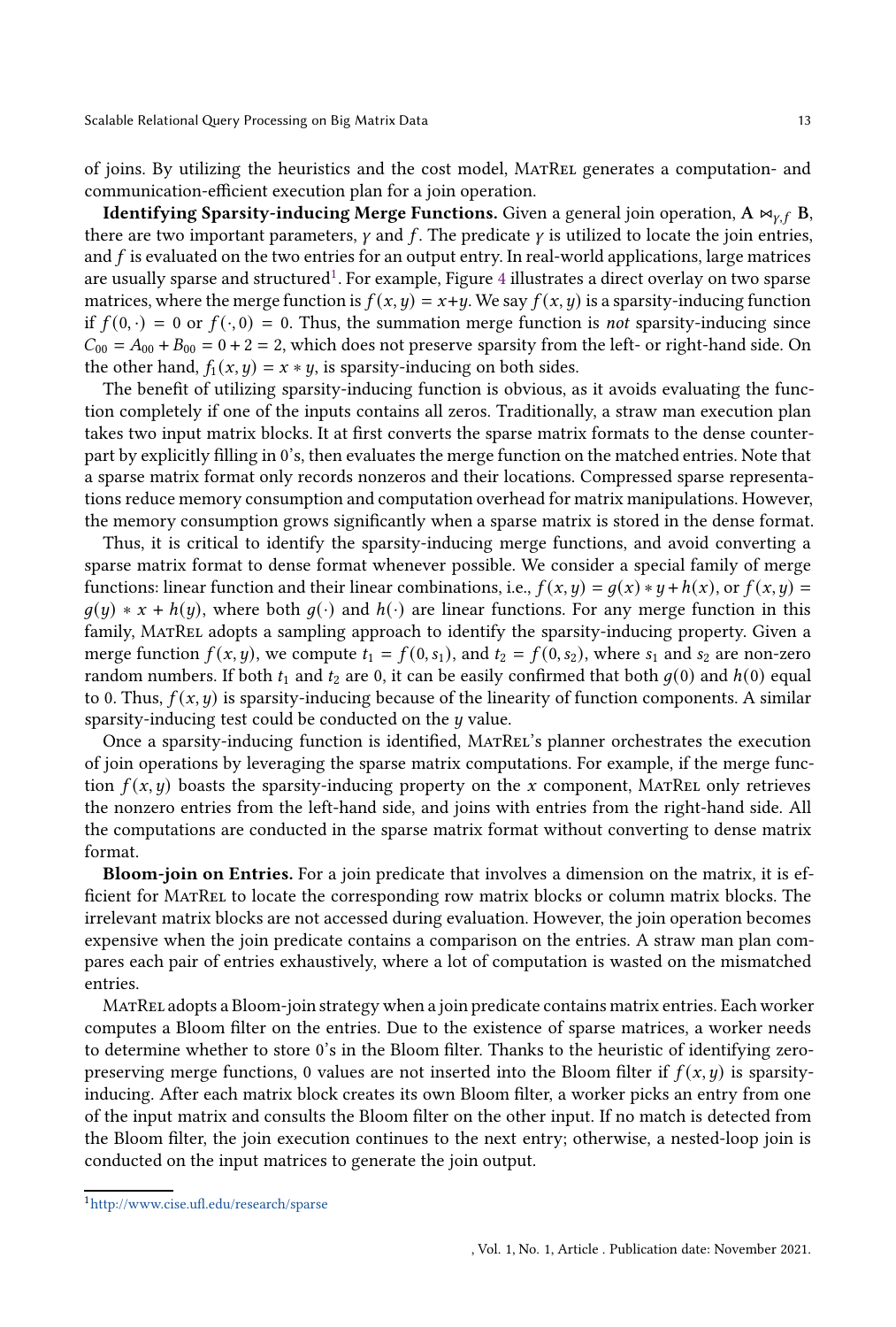Cost Model for Communications. MATREL extends MATFAST's [\[Yu et al. 2017\]](#page-27-2) matrix data partitioner, and it naturally supports three matrix data partitioning schemes:  $Row$  ("r"),  $Column$  ("c"), and *Broadcast* ( $b$ "). The Broadcast scheme is only used for sharing a matrix of low dimensions, e.g., a single vector. Different matrix data partitioning schemes lead to significantly different communication overhead for join executions. Therefore, we introduce a cost model to evaluate the communication costs of various partitioning schemes for join operations on matrix data.

We design a communication cost model based on the join predicates. For cross-product, we have

$$
C_{comm}(\mathbf{A} \otimes \mathbf{B}) = \begin{cases} 0, & \text{if } s_{A/B} = b. \\ (N-1) \min\{|\mathbf{A}|, |\mathbf{B}|\}, & \text{otherwise.} \end{cases}
$$

where  $s_A$  and  $s_B$  are the partitioning scheme of input matrix A and B, and N is the number of workers in the cluster.  $|A|$  refers to the size of the Matrix A, i.e.,  $|A| = mn$  if A is an *m*-by-*n* dense matrix; and it means  $nnz(A)$  if A is sparse. The communication cost is 0 if one of the inputs has been broadcast to every worker in the cluster. This only applies to the case when either A or B is a matrix of tiny dimensions. When A and B are partitioned in Row/Column scheme, each partition of the smaller matrix has to be mapped to every worker. Therefore, it incurs a communication cost of  $(N - 1)$  min{ $|A|, |B|$ .

For direct overlay, we have the following cost function,

$$
C_{comm}(\mathbf{A} \Join_{\gamma, f} \mathbf{B}) = \begin{cases} \frac{N-1}{N} \min\{|A|, |B|\}, & \text{if } (s_A, s_B) = (r, c) \text{ or } (c, r).\\ 0, & \text{otherwise.} \end{cases}
$$

It is clear that the direct overlay operation induces 0 communication overhead if one of the inputs is broadcast to all the workers in the cluster. Furthermore, there is no communication when both inputs are partitioned using the same scheme. Each worker receives matrix blocks with the same row/column block IDs from both inputs, and the join predicates are naturally satisfied. The communication overhead is only incurred when one of operands is partitioned in Row scheme and the other is in Column scheme. To mitigate this partitioning scheme incompatibility, MatRel repartitions the smaller matrix using the same partitioning scheme from the larger matrix.

For transpose overlay, we have a similar cost function,

$$
C_{comm}(\mathbf{A} \bowtie_{\gamma, f} \mathbf{B}) = \begin{cases} \frac{N-1}{N} \min\{|A|, |B|\}, & \text{if } (s_A, s_B) = (r, r) \text{ or } (c, c).\\ 0, & \text{otherwise.} \end{cases}
$$

The cost model for a transpose overlay is very similar to that of the direct overlay case. The difference is that the communication overhead is introduced when two matrices are partitioned using the same scheme.

Table [1](#page-14-0) summarizes the communication costs for joins on a single dimension. If any input matrix is broadcast to all the workers, there is no communication cost. We omit this case in Table [1.](#page-14-0) Let us focus on the case when  $\gamma =$  " $RID_A = RID_B$ " and ( $s_A, s_B$ ) = ( $r, c$ ). Figures [5](#page-14-1) illustrates that Matrix A is partitioned in Row scheme and Matrix B is partitioned in Column scheme. Suppose we have 3 workers in the cluster, i.e.,  $N = 3$ . Each square in the matrix is a block partition. The blocks with the same color are stored on the same worker. The join predicate requires that the entries sharing the same RID's are joined together. There are two possible execution strategies based on the partitioning schemes of A and B. Strategy I sends the blocks with the same RID from A to the workers which hold the joining blocks from B. For example, Worker  $W_1$  sends all the blocks to Worker  $W_2$  and  $W_3$ , since both  $W_2$  and  $W_3$  hold some joining blocks from B. Both  $W_2$ and  $W_3$  send the blocks in a similar manner. Each worker needs to send the blocks ( $N-1$ ) times to all the other workers. Thus, this strategy induces  $(N-1)|A|$  communication cost. Strategy II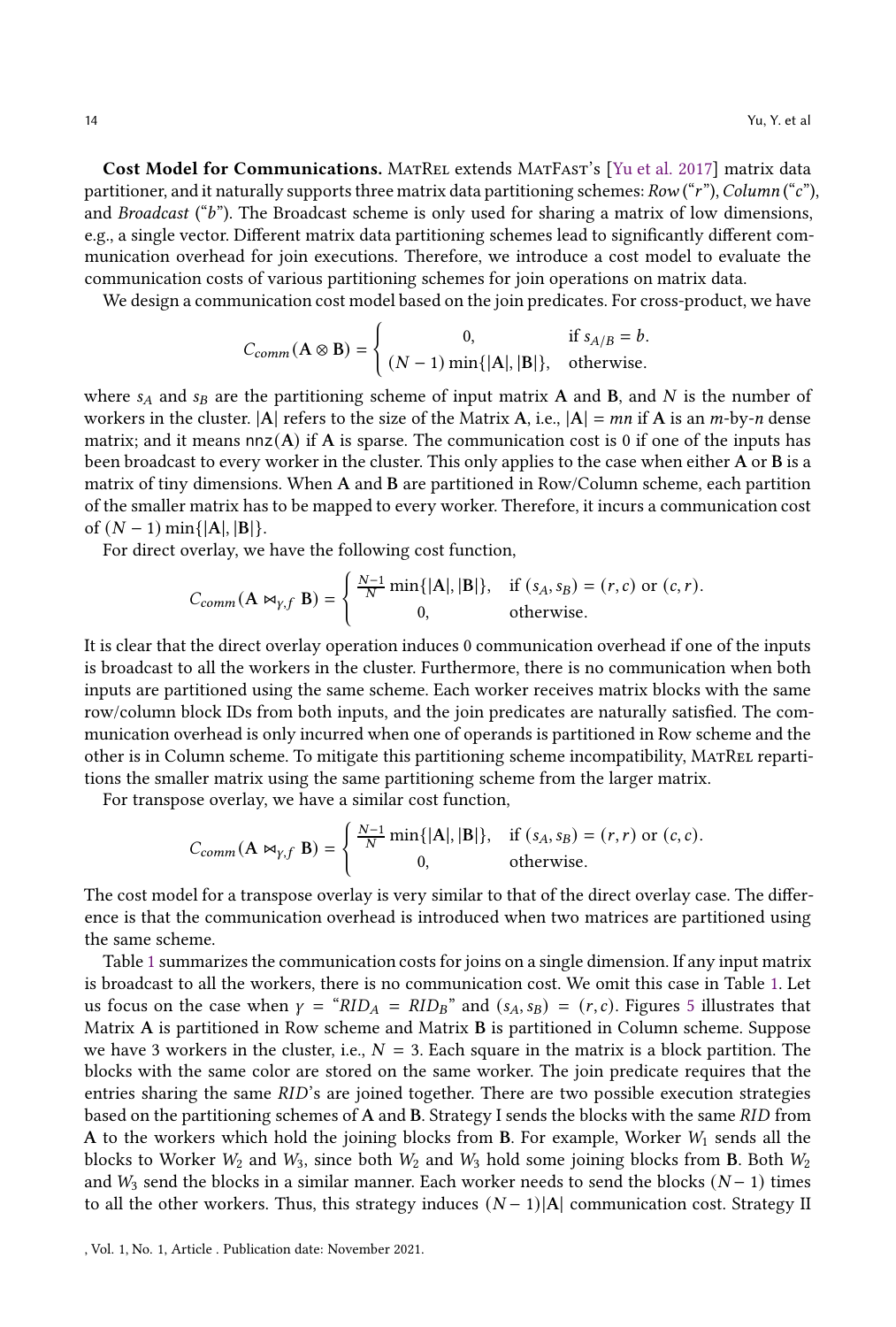<span id="page-14-1"></span>

Fig. 5. Communication cost for D2D join.

adopts a different policy by sending different blocks from B to the same worker that holds the blocks with the same RID from A. For example, the blocks with diagonal lines from  $W_2$  and  $W_3$ are sent to  $W_1$  to satisfy the join predicate. As illustrated in Figure [5,](#page-14-1) all the blocks with diagonal lines introduce a communication cost of  $\frac{N-1}{N}$ |B|. Thus, the best communication cost is min{( $N-$ [1](#page-14-0))|A|,  $\frac{N-1}{N}$ |B|} when  $\gamma =$  " $RID_A = RID_B$ " and  $(s_A, s_B) = (r, c)$ . The remaining entries in Table 1 can be computed with similar strategies. Notice, the diagonal of Table [1](#page-14-0) contains all 0's. This is because the partitioning schemes of both matrices happen to match the join predicate.

<span id="page-14-0"></span>

|                 | $(s_A, s_B)$                                           |                                                                     |                                                            |                                         |
|-----------------|--------------------------------------------------------|---------------------------------------------------------------------|------------------------------------------------------------|-----------------------------------------|
|                 | (r, r)                                                 | (r, c)                                                              | (c. r)                                                     | (c, c)                                  |
| $RID_A = RID_B$ |                                                        | $\min\{(N-1) {\bf A} ,\frac{N-1}{N}\ {\bf B} \}$                    | $\min\{\frac{N-1}{N}\, \mathbf{A} ,(N-1)\, \mathbf{B} \}\$ | $(N-1)$ min { $ A ,  B $ }              |
| $RID_A = CID_B$ | $\min\{(N-1) A , \frac{N-1}{N}  B \}$                  |                                                                     | $(N-1)$ min { $ A ,  B $ }                                 | $\min\{\frac{N-1}{N}\, A ,(N-1)\, B \}$ |
| $CID_A = RID_B$ | $\min\{\frac{N-1}{N}\vert A\vert, (N-1)\vert B\vert\}$ | $(N-1)$ min{ $ A ,  B $ }                                           |                                                            | $\min\{(N-1) A , \frac{N-1}{N} B \}$    |
| $CID_A =CID_B$  | $(N-1)$ min { $ A ,  B $ }                             | $\left\{ \frac{N-1}{N}  A , (N-1)  B  \right\}$<br>min <sub>1</sub> | $\min\{(N-1) A , \frac{N-1}{N}  B \}$                      |                                         |

Table 1. Communication cost of different D2D join predicates.

A join on entries has an identical cost function as a cross-product. It is clear that the join execution incurs 0 communication cost if either A or B is partitioned in Broadcast scheme. For any other combination of partitioning schemes of A and B, a worker needs to broadcast the smaller of the inputs to all the other workers. Hence, the communication cost is  $(N - 1)$  min{ $|A|, |B|$ }.

For a join on a single dimension and entries, Table [2](#page-15-2) gives the communication costs for the various schemes. We use  $\eta$  to denote the selectivity of entries that could match the row/column dimensions from the other matrix. Let us examine the cost function for  $\gamma = "RID_A = val_B"$ . When  $(s_A, s_B) = (r, r)$ , there exist two strategies to evaluate the join. Strategy I requires each worker to send its own matrix blocks of A to the other  $(N - 1)$  workers, since any worker may hold a block from B that has matched entries with the row dimension. Broadcasting A incurs a communication cost of  $(N-1)|A|$ . Strategy II sends the matched entries from B to each corresponding worker that holds the blocks of A. The selectivity indicates a total amount of  $\eta_B$ |B| of matrix data is transferred. Thus, the communication cost would be min $\{(N-1)|A|, \eta_B|B|\}$ . For  $(s_A, s_B) = (c, r)$ , the only difference is that the selected matching entries from B are sent to all the workers in the cluster, since A is partitioned in Column scheme. The remaining entries in Table [2](#page-15-2) can be computed in a similar manner.

Algorithm for Partitioning Scheme Assignment of Joins. Before we delve into the algorithm of partitioning scheme assignment for joins, we first discuss the cost function for converting distributed matrix data from one partitioning scheme to another. Table [3](#page-15-3) illustrates the conversion costs, where  $s_A$  is the partition scheme of an input, and  $s'_A$  is the scheme for an output.  $\xi$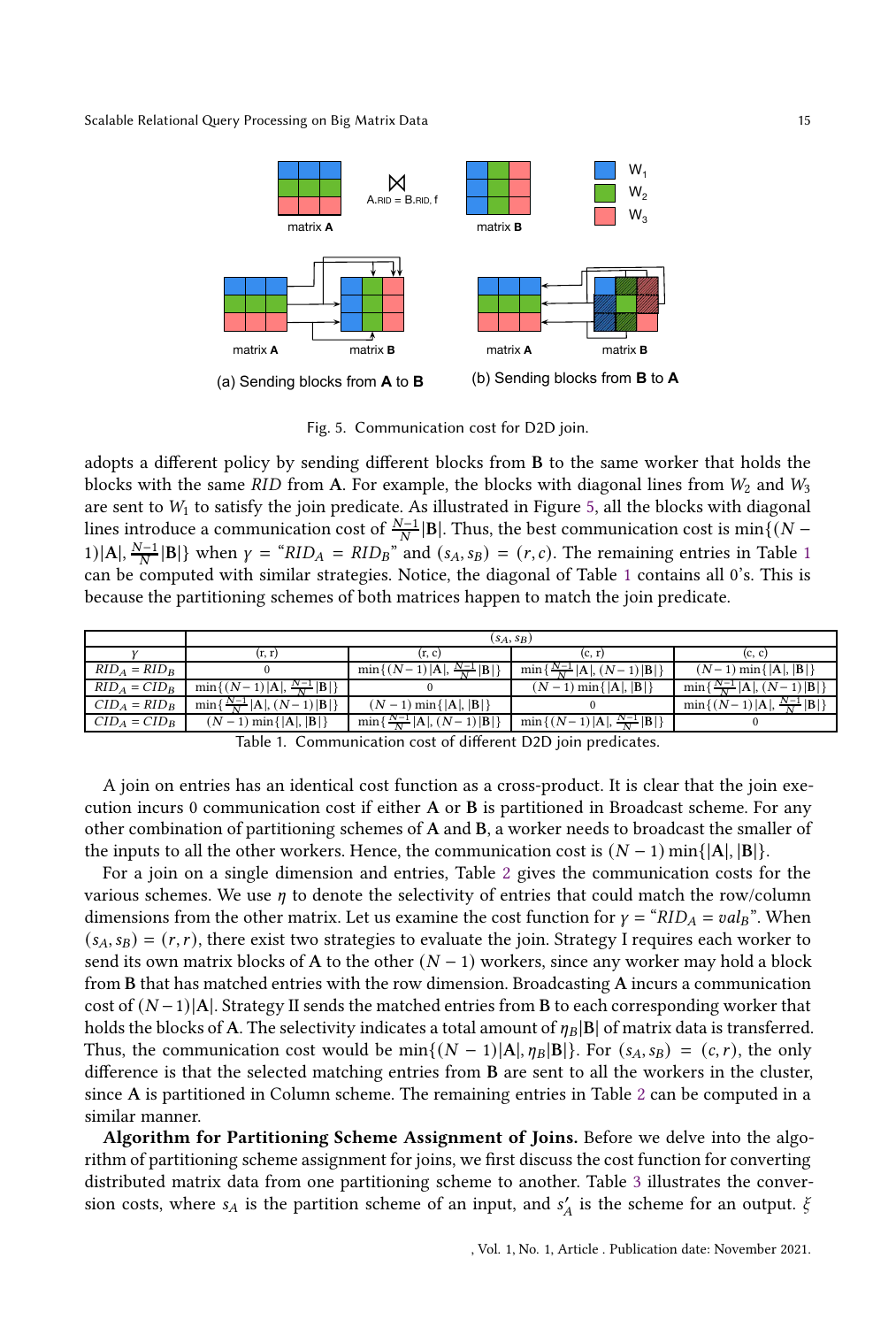<span id="page-15-2"></span>

|                 | $(s_A, s_B)$                        |                                                 |                                                 |                                      |
|-----------------|-------------------------------------|-------------------------------------------------|-------------------------------------------------|--------------------------------------|
|                 | (r. r)                              | (r, c)                                          | (c, r)                                          | (c, c)                               |
| $RID_A = val_B$ | $\min\{(N-1) A , \eta_B B \}$       | $\min\{(N-1) {\bf A} , \eta_{\bf B} {\bf B} \}$ | $\min\{(N-1) A , N\eta_B B \}$                  | $\min\{(N-1) A , N\eta_B B \}$       |
| $CID_A = val_B$ | $min\{(N-1) A , Nn_B B \}$          | $\min\{(N-1) A , N\eta_B B \}$                  | $\min\{(N-1) {\bf A} , \eta_{\bf B} {\bf B} \}$ | $\min\{(N-1) A , \eta_B B \}$        |
| $val_A = RID_B$ | $\min\{\eta_A   A , (N-1) B \}$     | $\min\{N\eta_A   A , (N-1) B \}$                | $\min\{\eta_A   A, (N-1) B\}$                   | $\min\{N\eta_A  A , (N-1) B \}$      |
| $val_A = CID_B$ | $\min\{N\eta_A   A , (N-1)   B  \}$ | $\min\{\eta_A   A , (N-1)   B \}$               | $\min\{N\eta_A A , (N-1) B \}$                  | $\min\{\eta_A   A  , (N-1)   B   \}$ |

Table 2. Communication cost of different D2V and V2D join predicates.

<span id="page-15-3"></span>denotes the case when the input data is randomly partitioned among all the workers in the cluster, e.g., round-robin. It introduces the communication cost of |A| when re-partitioning Matrix A from round-robin to Row/Column scheme. Broadcast scheme is more expensive and it costs  $N[A]$ , where each worker has a copy of all the matrix data.

| $S_A$ |     |  |            |  |
|-------|-----|--|------------|--|
|       |     |  | $(N-1) A $ |  |
| c     | ۰–۰ |  | $N-1$ )  A |  |
|       |     |  |            |  |
|       |     |  |            |  |

Table 3. Communication cost of converting partition schemes.

Given a join operation and input matrices A and B, MatRel's data partitioner computes the best partition schemes for A and B by optimizing the following,

$$
(s'_A, s'_B) \leftarrow \underset{(s'_A, s'_B)}{\arg\min} \{ C_{comm}(A \bowtie_{\gamma, f} B, s'_A, s'_B) + C_{vt}(A, s_A \rightarrow s'_A) + C_{vt}(B, s_B \rightarrow s'_B) \}.
$$

Function  $C_{comm}(A \Join_{\gamma, f} B, s'_A, s'_B)$  computes the communication cost of the join according to our cost model when A is partitioned in Scheme  $s_A$  and B in Scheme  $s_B$ . Function  $C_{vt}(A, s_A \rightarrow s'_A)$ computes the communication cost when converting A from Scheme  $s_A$  to  $s'_A$ . Essentially, the data partitioner adopts a grid-search strategy among all the possible combinations of partition schemes on the input matrices, and outputs the cheapest schemes for A and B.

# <span id="page-15-0"></span>5 SYSTEM IMPLEMENTATION

After generating the query execution plan and the matrix data partitioning schemes, each worker conducts matrix and relational computations locally. MatRel leverages block matrices as a basic unit for storing and manipulating matrix data in the distributed memory. We discuss briefly MATREL's implementation on top of Spark SQL.

## <span id="page-15-1"></span>5.1 Physical Storage of a Local Matrix/Tensor

MatRel partitions a matrix into smaller square blocks to store and manipulate matrix data in the distributed memory. The smaller blocks can better utilize the spatial locality of the nearby entries in a matrix. A matrix block is the basic unit for storage and computation. Figure [6a](#page-16-0) illustrates that Matrix A is partitioned into blocks of size  $3 \times 3$ , where each block is stored on a worker locally. For simplicity, we only consider square blocks. To fully exploit modern CPU cache size, MATREL sets block size to be 1000.

Every matrix block consists of two parts; a block ID and matrix data. A block ID is an ordered pair, i.e., (row-block-ID, column-block-ID). The matrix data field is a quadruple,  $\langle$  matrix format, number of rows, number of columns, data storage). A local matrix block supports both dense and sparse matrix storage formats. For the sparse format, the nonzero entries are stored in Compressed Sparse Column (CSC), and Compressed Sparse Row (CSR) formats. More detail about local matrices is discussed in [\[Yu et al. 2017\]](#page-27-2).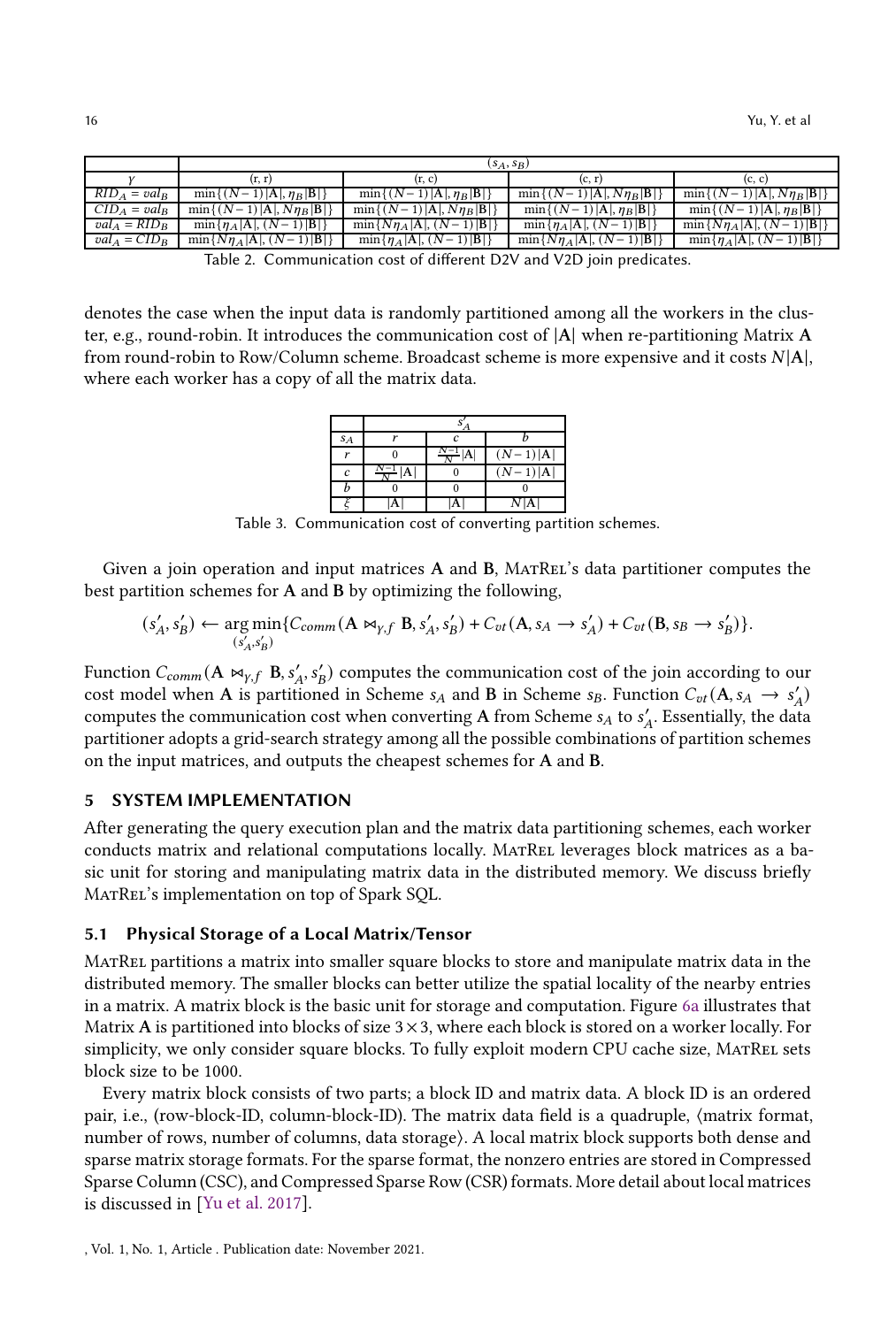A join may produce a normal matrix or a higher-dimensional tensor, e.g., a 3rd-order tensor for joins on a single dimension. MATREL utilizes block matrices to manipulate higher-dimensional tensors as well. Given a 3rd-order tensor, the schema of the tensor is represented as (D1, D2, D3, val), where D1, D2, and D3 denote the three dimensions. To leverage the block matrix storage, MatRel extends the block ID component to higher dimensions, e.g., (D1, D2-block-ID, D3-block-ID), where D1 records the exact dimension value, and the rest record the matrix block IDs for the other dimensions. Figure [6b](#page-16-0) illustrates the storage layout of a 3rd-order tensor in terms of matrix blocks. There is freedom in choosing which dimension of the tensor to serve as D1, D2, or D3. Usually there exits an aggregation on a certain dimension following the join. A heuristic is to choose a non-aggregated dimension as D1 in a physical block storage. It is beneficial that each worker only needs to execute the aggregation locally without further communication. Figure [6b](#page-16-0) demonstrates two possible tensor layouts on dimension D1 and D3, respectively. If a subsequent aggregation is performed on Dimensions D2 or D3, MatRel stores the join result in block matrices with respect to Dimension D1.

<span id="page-16-0"></span>

Fig. 6. Physical storage of block matrix and tensor.

#### 5.2 System Design and Implementation

MatRel is implemented as a library in Apache Spark. It extends Spark SQL and its Catalyst optimizer to work seamlessly with matrix/tensor data. We provide a Scala API for conducting relational query processing on distributed matrix data. It uses a DataFrame [\[Armbrust et al. 2015\]](#page-25-6) to represent distributed matrix blocks. Each row in a DataFrame has the schema (RowBlkID, ColBlkID, Matrix), where both IDs take a long integer type, and Matrix is a user-defined type that encodes the quadruple in Figure [6a.](#page-16-0) For logical optimization, we extend the Catalyst optimizer with all the transformation rules for optimizing the relational operations on matrix data. Once an optimized logical plan is produced, MatRel generates one or more physical plans. By leveraging the cost model for communication, the matrix data partitioner selects the partitioning schemes for input matrices that incurs minimum communication overhead. Finally, the optimized physical plan is realized by RDD's transformation operations, e.g., map, flatMap, zipPartitions, and reduceByKey, etc. The RDD partitioner class is extended with three partitioning schemes for distributed matrices, i.e., Row, Column, and Broadcast. Spark's fault tolerance mechanism applies naturally to MATREL. In case of node failure, the lost node is evicted and a standby node is chosen to recover the lost one. An open-source version of MATREL is available on GitHub<sup>[2](#page-16-1)</sup>.

<span id="page-16-1"></span><sup>2</sup><https://github.com/purduedb/MatRel/tree/spark-2.1-dev>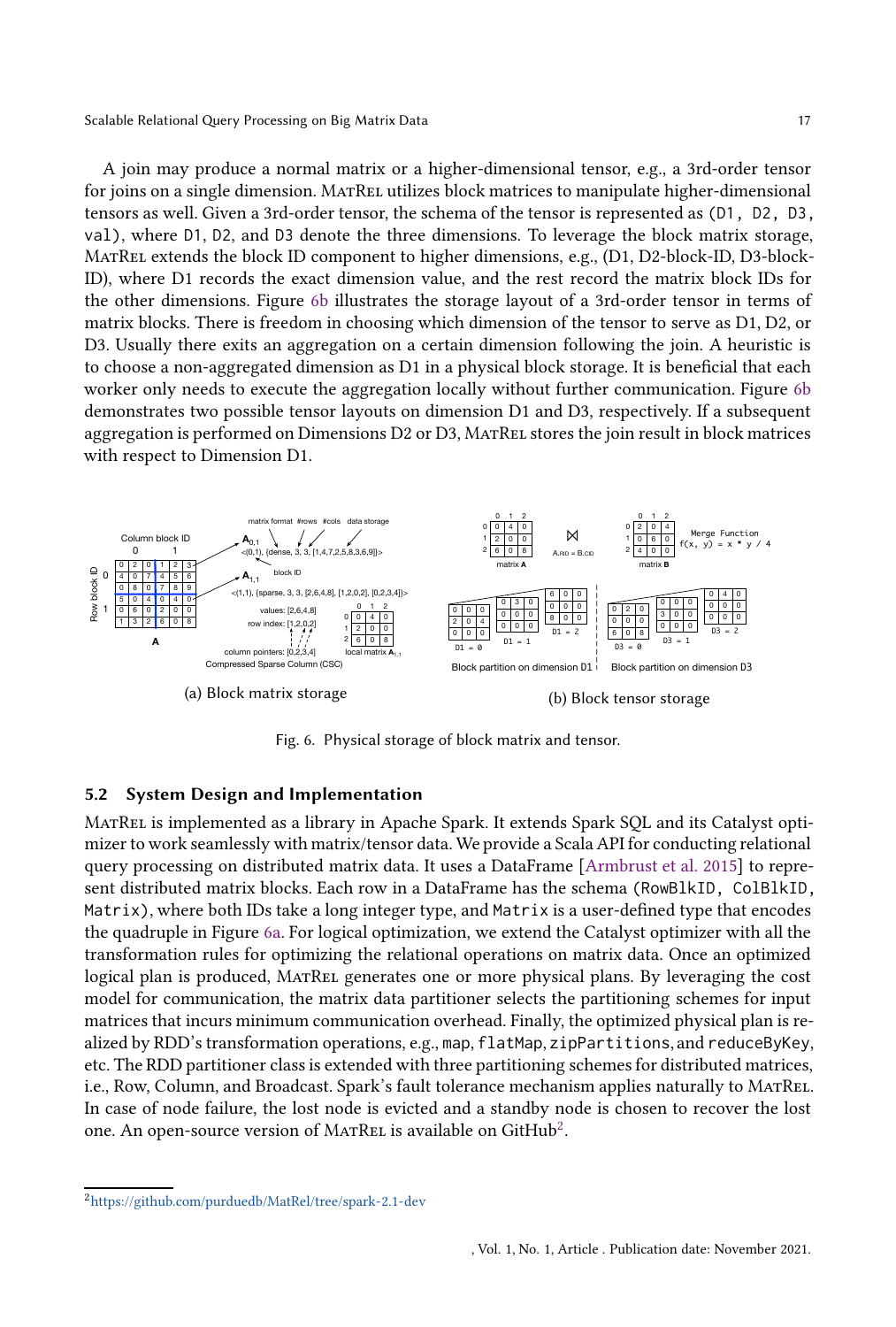# <span id="page-17-0"></span>6 EXPERIMENTAL RESULTS

We study the performance of the optimized execution plans by conducting different relational operations on matrix data from various ML applications. The performance is measured by the average execution time.

## 6.1 Experiment Setup

The experiments are conducted on an HP DL360G9 cluster with Intel Xeon E5-2660 realized over 6 nodes. The cluster uses Cloudera 5.9 consisting of Spark 2.1 as a computational framework and Hadoop HDFS as a distributed file system. Each node has 16 cores, 32 GB of RAM, and 400 GB of local storage. The total HDFS size is 1 Terabyte. Spark was configured with 5 executors, 16 cores/executor, 16 GB driver memory, and 24 GB executor memory.

# 6.2 Comparison Across Different Platforms

Platforms Tested. The platforms we evaluated are:

- (1) MatRel. This is our implementation on Spark 2.1. All computations are written in Scala using the extended DataFrame API. The experiments are conducted on MatRel and MatRel(w/o-opt), where the optimizations are turned on and off respectively.
- (2) Spark MLlib. This is the built-in Spark library, mllib.linalg. This is run on Spark V2.1 in the cluster mode. All computations are written in Scala.
- (3) SystemML. This is SystemML V0.13.1, which provides the option to run on top of Apache Spark. All computations are written in SystemML's DML programming language.
- (4) SciDB. This is SciDB V15.12.1. All computations are written in SciDB's AQL language that is similar to SQL. Dense matrix computations are conducted with gemm() API, and sparse matrix computations are with spgemm() API.

## 6.3 Datasets

Our experiments are performed on both real-world and synthetic datasets. The three real-world datasets are: soc-pokec<sup>[3](#page-17-1)</sup>, cit-Patents<sup>3</sup>, and LiveJournal<sup>3</sup>. All these datasets are sparse matrices and their statistics are shown in Table [4.](#page-17-2) Furthermore, we generate extra smaller datasets, e.g., u100k and d15k. The first letter denotes the matrix type, i.e., "u" for a sparse matrix with a uniform distribution of the nonzero entries, and "d" for a dense matrix. The trailing number indicates the dimension of the square matrix. For example, u100k is a 100K-by-100K sparse matrix, where nonzero entries are uniformly distributed. d15k is a 15K-by-15K dense matrix.

| Graph       | #nodes    | #edges     |
|-------------|-----------|------------|
| soc-pokec   | 1,632,803 | 30,622,564 |
| cit-Patents | 3,774,768 | 16,518,978 |
| LiveJournal | 4.847.571 | 68.993.773 |

<span id="page-17-2"></span>Table 4. Statistics of the social network datasets.

## 6.4 Performance Evaluation on Different Operators

In our experiments, we conduct several representative computations. We manually kill the job if it fails to finish within 1 hour, or 3600s.

Aggregation on a Gram Matrix. A Gram matrix is computed as the inner-products of a set of vectors. It is commonly used in ML applications to compute the kernel functions and covariance matrices. Given a matrix X to store the input vectors, the Gram matrix can be computed as  $G =$ 

<span id="page-17-1"></span><sup>3</sup><https://snap.stanford.edu/data/>

<sup>,</sup> Vol. 1, No. 1, Article . Publication date: November 2021.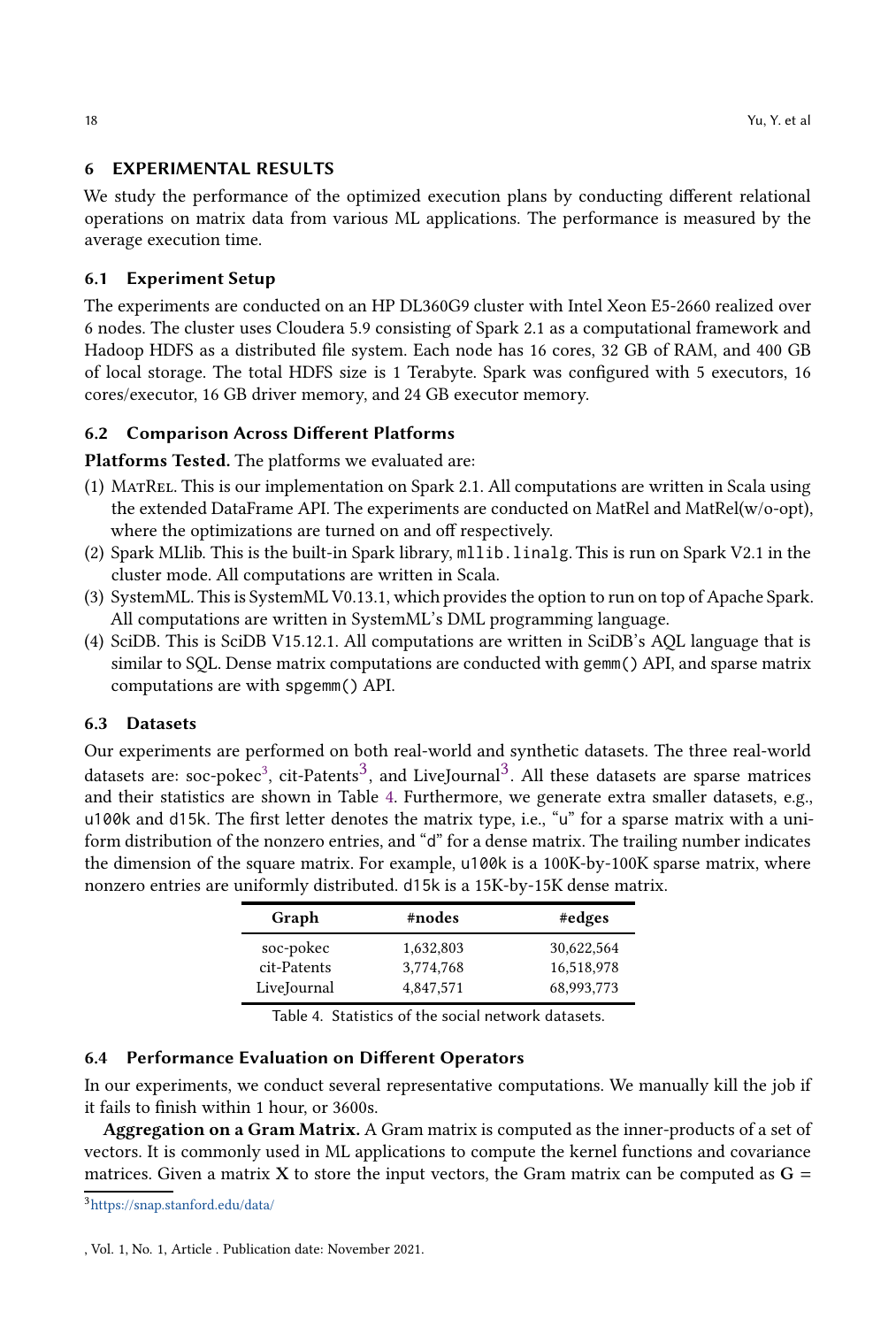<span id="page-18-0"></span>

Fig. 7. Sum aggregation over matrix-matrix multiplications.

 $\mathrm{X}^T \times \mathrm{X}$ . We consider two different aggregations on the Gram matrix, i.e., summation along the row dimension  $\Gamma_{sum,r}(G)$ , and trace computation  $\Gamma_{sum,l}(G)$ . Code [1](#page-27-4) illustrates how to compute  $\Gamma_{sum,l}(G)$ in MATREL.

Figure [7a](#page-18-0) illustrates the execution time for different systems when performing  $\Gamma_{\text{sum},r}(\mathbf{X}^T\times\mathbf{X}).$ For all the sparse matrices, Spark MLlib throws out-of-memory (OOM) exceptions due to the fact that MLlib converts a sparse matrix to the dense format for matrix-matrix multiplications. Even for the smallest 100K-by-100K sparse matrix with the sparsity of 10<sup>-5</sup>, it requires about 160 GB memory to store the dense matrices, which exceeds the hardware limit of our cluster. Without pushing the aggregation below the matrix-matrix multiplications, SciDB runs over 1 hour to compute the product of two matrices before the aggregation. On the other hand, both MatRel and SystemML adopt the similar rewrite rule to push sum aggregation below the matrix-matrix multiplications. MatRel and SystemML spend 120s and 680s for the computation on LiveJournal dataset, respectively. The extra performance gain for MatRel comes from the fact that MatRel is implemented on Spark Dataset API while SystemML is run on RDDs directly. A Dataset makes extra effort for efficient data compression, serialization, and de-serialization. For u100k dataset, SciDB spends about 800s to compute the sparse matrix multiplication, since SciDB is not optimized for sparse matrix computations. For d15k dataset, all systems finish the job within the time budget.

Figure [7b](#page-18-0) shows the execution time for various systems when performing  $\overline{\Gamma}_{sum,d}(\mathbf{X}^T\times\mathbf{X})$ . The trace computation leverages the rule to rewrite matrix-matrix multiplications in terms of matrix element-wise multiplications. MatRel's optimizer detects the two inputs are table scans on the same matrix after query rewrite. It generates the code to compute the matrix element-wise multiplication on a single matrix without duplicate table scans. For the LiveJournal dataset, it takes 90s for MatRel and 525s for SystemML to complete the query execution. Other systems spend similar amount of time as the previous query since they fail to leverage the more efficient query rewrite rule.

Selection over Matrix Operations. Least squares linear regression (LR) is a popular ML model for classification [\[Hastie et al. 2001](#page-26-3)]. The input is a feature matrix X and a label vector y. Each label  $y_i$  can be viewed as a linear combination of the feature vector  $\mathbf{x}_i^T$ , i.e.,  $y_i \approx \mathbf{x}_i^T \times \mathbf{b} + \varepsilon_i$ , where  $\mathbf{b}$ is the vector of regression coefficients, and  $\varepsilon_i$  is the error term. The most common estimator for **b** is the least squares estimator  $\hat{\mathbf{b}} = (\mathbf{X}^T \times \mathbf{X})^{-1} \times \mathbf{X}^T \times \mathbf{y}$ . Code [2](#page-27-5) demonstrates how to conduct selection on a Gram matrix and least squares linear regression in MatRel.

Figure [8a](#page-19-0) illustrates the execution time for selecting a row of  $\hat{b}$ . For an efficient evaluation of the coefficient vector  $\hat{\mathbf{b}}$ , a good execution plan should compute  $\mathbf{X}^T\times\mathbf{y}$  before multiplying with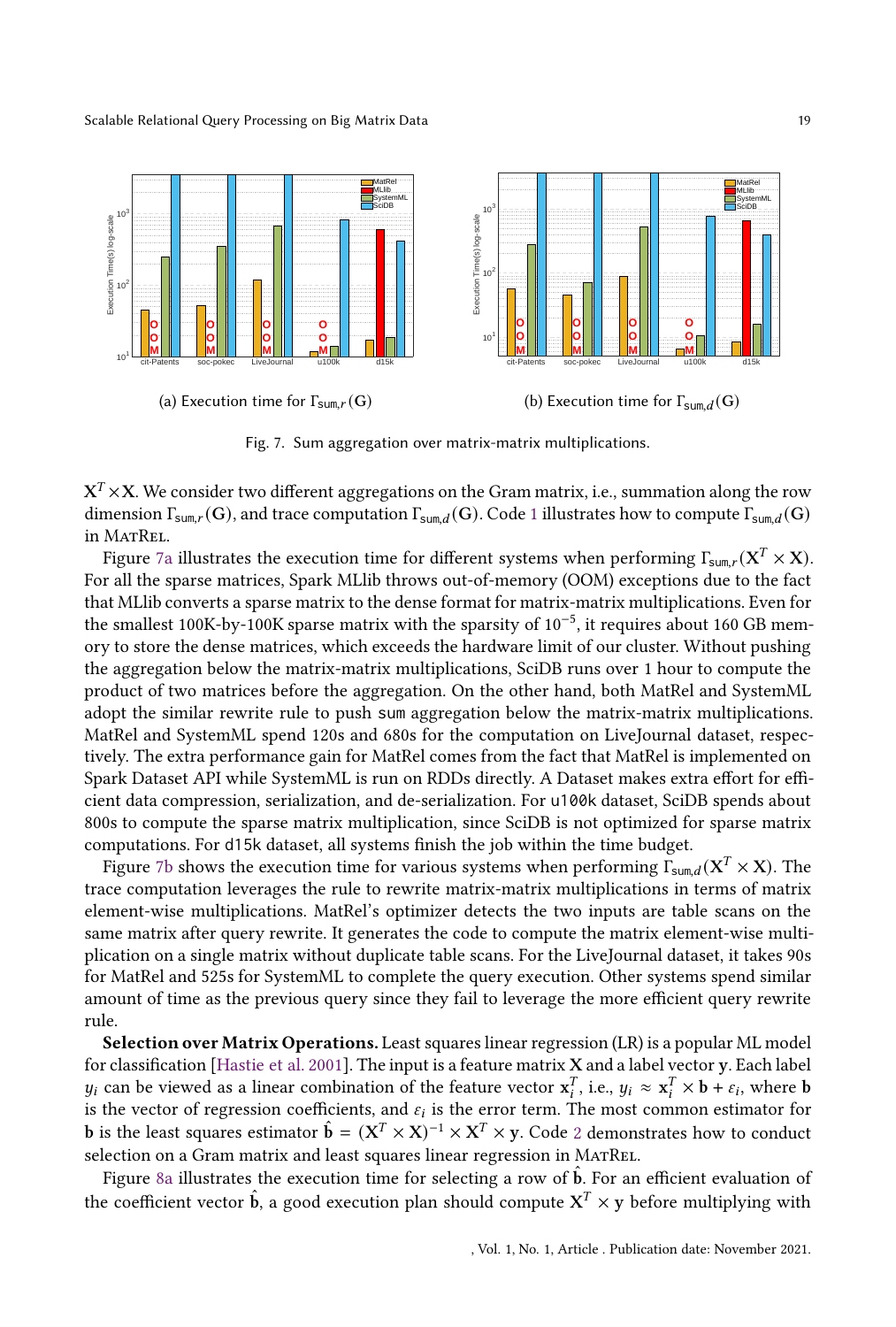<span id="page-19-0"></span>

<span id="page-19-1"></span>

Fig. 8. Selecting a row from linear regression.



(b) Pushing selection below matrix multiplications

Fig. 9. Selecting an entry from a Gram matrix.

 $(\textbf{X}^T\times \textbf{X})^{-1}$ , since multiplying  $\textbf{X}^T$  with  $\textbf{y}$  results in a lower dimension matrix. MatRel adopts this optimized evaluation plan. It also selects a single row on  $(\mathrm{X}^T\times \mathrm{X})^{-1}.$  Spark MLlib throws OOM exceptions for all the sparse matrices due to the inefficient implementation on matrix multiplications. SystemML adopts a similar strategy for selection pushdown. However, the implementation on RDD prohibits SystemML from obtaining the better performance achieved by MatRel that implements the operations on Datasets. SciDB does not generate an efficient execution plan for LR computation, and performs the selection only *after* the complete evaluation of  $\hat{b}$ . Figure [8b](#page-19-0) gives the different effects of optimizations that MatRel has adopted. Especially, we manually turn off the optimizations of order selection on matrix chain multiplications, and relational selection pushdown below matrix multiplications, e.g., MatRel (matrix order) means turning on the optimization of order selection on matrix chain multiplications only.

Figure [9a](#page-19-1) gives the execution time for evaluating a selection on a matrix entry of the Gram matrix. All the systems conduct Gram matrix computation in the same manner. With selection pushdown, MatRel and SystemML are able to finish the computation in 39s and 254s for the cit-Patents dataset. When selecting  $(i,j)$ -th entry on  $\textbf{X}^T\times \textbf{X}$ , MatRel's optimizer rewrites the query plan to  $(\sigma_{CID=i}(X))^T \times \sigma_{CID=j}(X)$ . The rewritten query plan avoids evaluation of a matrix transpose by a vector transpose. SciDB cannot finish the evaluation of matrix multiplication  $\mathrm{X}^T\times \mathrm{X}$  in 3600s. Figure [9b](#page-19-1) illustrates the effect of selection pushdown below matrix multiplications on MatRel.

Cross-product. The Kronecker product is a generalization of outer-product from vectors to matrices. It is widely used in tensor decomposition and applications [\[Kolda and Bader 2009\]](#page-26-4). Formally,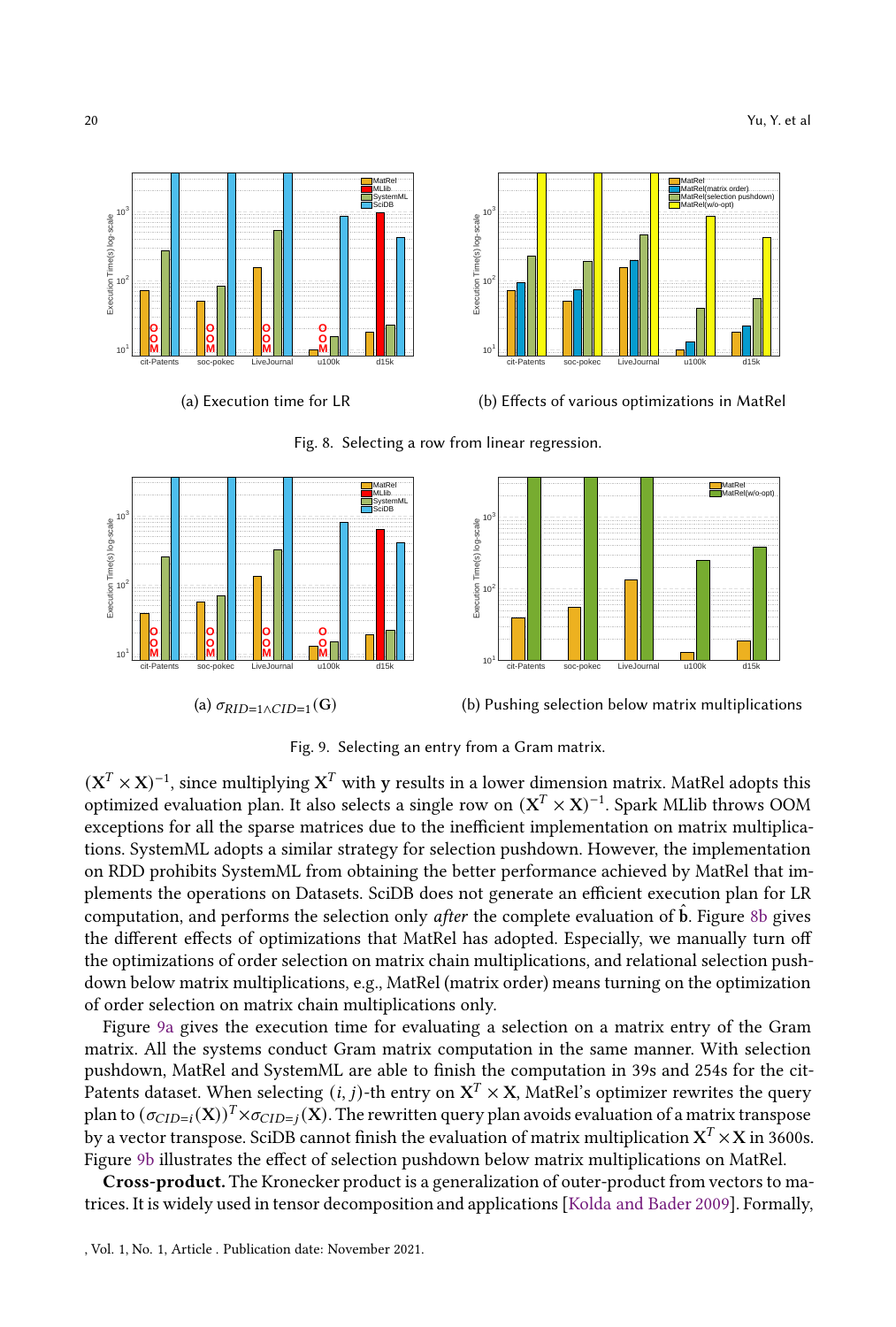given an  $m$ -by- $n$  matrix A and a  $p$ -by- $q$  matrix B, the Kronecker product A ⊗ B is the  $mp$ -by- $nq$ block matrix,

$$
\mathbf{A} \otimes \mathbf{B} = \begin{bmatrix} a_{11} * \mathbf{B} & \dots & a_{1n} * \mathbf{B} \\ \vdots & \ddots & \vdots \\ a_{m1} * \mathbf{B} & \dots & a_{mn} * \mathbf{B} \end{bmatrix}.
$$

 The Kronecker product is essentially the cross-product between matrix A and B with the merge function of  $f(x, y) = x * y$ . We compare MatRel and SciDB for the performance of the Kronecker product computation, since all the other systems do not support joins. Code [3](#page-27-6) illustrates how to compute Kronecker product in MatRel. The Kronecker product is an expensive operation that consumes lots of resources. Therefore, we generate another 25K-by-25K sparse matrix u25k, where nonzero entries are uniformly distributed with sparsity of 10 $^{\rm -6}.$  Table [5](#page-20-0) demonstrates the execution time for different systems on various cross-product tasks. Both MatRel(w/o-opt) and SciDB first conduct the cross-product computation on each pair of matching entries. Then, they evaluate the merge function on the matched entries. On the other hand, MatRel's optimizer identifies that merge function  $f(x, y)$  has the zero-preserving property. Thus, MatRel only computes the cross-product using the nonzero entries from the sparse input. MatRel spends about 294s to finish the evaluation of the Kronecker product between a dense matrix and a sparse one, while MatRel(w/o-opt) and SciDB cannot finish the job within 1 hour. MatRel spends only 44s for computing the Kronecker product between two sparse matrices. When both inputs are dense matrices, no optimizations can be applied, and no system can finish the job successfully. There are totally  $15^4 \times 10^{12}$  entries when computing the Kronecker product between two 15K-by-15K dense matrices, which costs about  $4 \times 10^5$  TB. This is far beyond the total amount of memory of our cluster, or even the disk space. Thus, MatRel throws OOM exceptions after 5 minutes, and SciDB throws no space left on device (NSLOD) errors after 3 hours.

| <b>Dataset</b>      | MatRel           | MatRel(w/o) | <b>SciDB</b> |
|---------------------|------------------|-------------|--------------|
| $u25k \otimes d15k$ | 294 <sub>s</sub> | > 1h        | > 1h         |
| u25k ⊗ u25k         | 44s              | > 1h        | > 1h         |
| d15k ⊗ u25k         | 312s             | > 1h        | > 1h         |
| $d15k \otimes d15k$ | OOM              | OOM         | <b>NSLOD</b> |

<span id="page-20-0"></span>Table 5. The Kronecker product on different systems

Join on Dimensions. Many real-world applications rely on joins on dimensions of big matrices, e.g., raster data overlay analysis. We examine two different join predicates: Equi-join on two dimensions, and equi-join on a single dimension. Among all the systems we compare with, only SciDB provides similar functionality with join() and cross\_join(). The join() operator combines the entires of two input matrices at matching dimension values. The cross\_join() operator computes the cross-product of the two input matrices, and applies equality predicates to pairs of dimensions.

We conduct experiments on two different types of joins: Direct overlay and transpose overlay. The join() operator implements direct overlay exactly. The cross\_join() operator is leveraged to evaluate the transpose overlay. Code [4](#page-27-7) demonstrates how to compute direct overlay in MatRel. Figure [10a](#page-21-0) illustrates the execution time of MatRel and SciDB on various combinations of inputs. d30k and d50k are two dense square matrices with dimensions 30K and 50K, respectively. Both u100k and u200k are sparse matrices with the sparsity of 10−<sup>5</sup> . Thanks to the Multidimensional Array Clustering (MAC) technique, SciDB stores matrix partitions in a way that the matrix chunks are aligned along the dimensions. This data layout is preferred for evaluating a direct overlay as the join can be performed locally on the matched chunks. On the other hand, MATREL does not make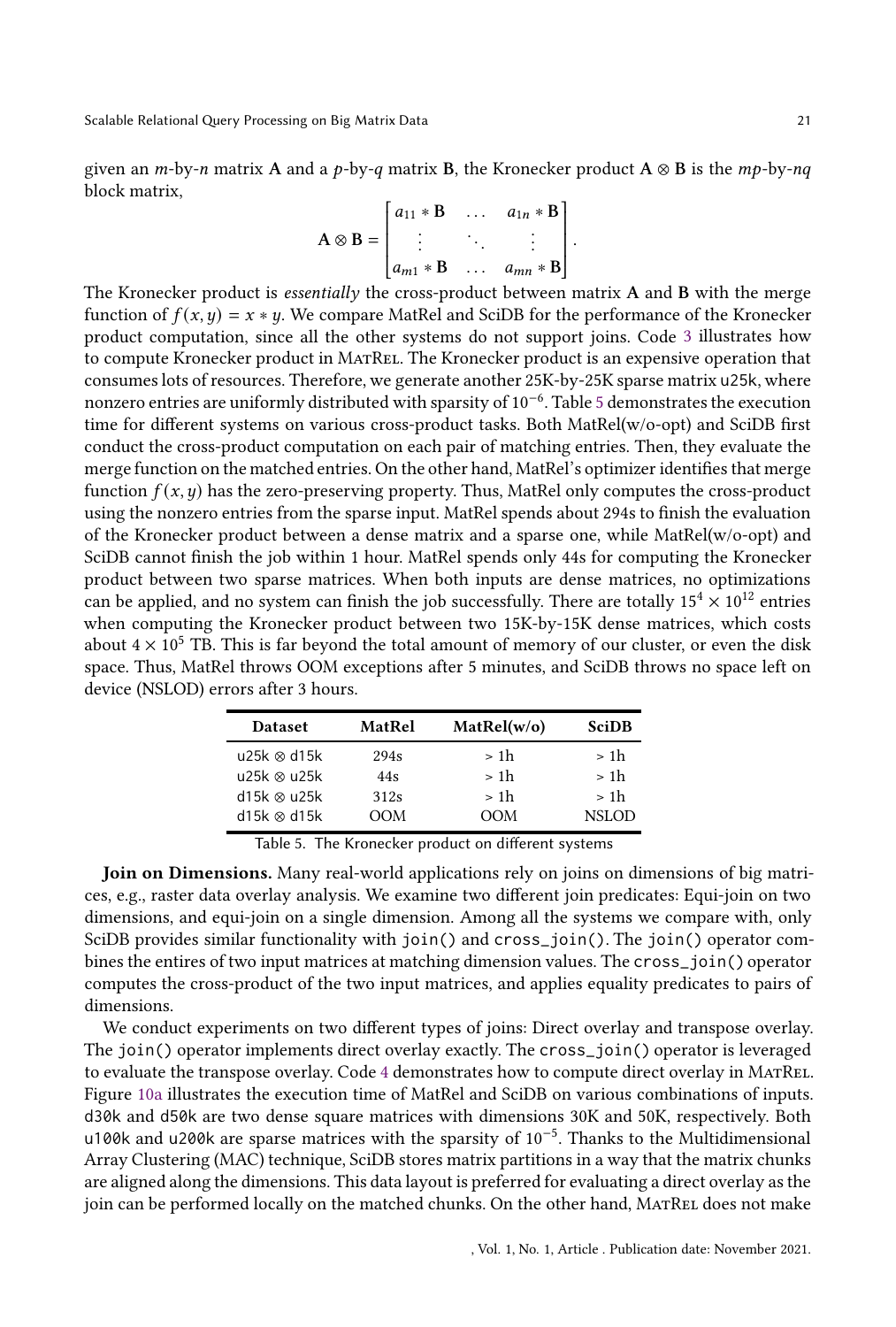<span id="page-21-0"></span>

Fig. 10. Execution time for join on two dimensions.

any assumptions on data locations when loading data from HDFS. MATREL needs to shuffle the matrix blocks to fulfill the requirement of Row/Column partitioners for join executions. Figure [10a](#page-21-0) shows a detailed decomposition of the execution time of MatRel. The execution time is divided into two parts; the matrix data loading time and query execution time. For SciDB, there is only execution time since the data is already partitioned. The *actual* execution time of MATREL is similar to that of SciDB. The MatRel(w/o-opt) uses the default hash partitioner of Spark that has a similar performance to that of MATREL for direct overlay queries.

Figure [10b](#page-21-0) gives the performance comparison for the transpose overlay queries. For this type of query, SciDB no longer benefits from the MAC technique because the matrix chunks have to be transferred to different workers to facilitate the query execution. For example, SciDB spends about 51min to conduct the transpose overlay query when joining u100k and d30k. On the other hand, it takes about 44s for MatRel to finish the same query that shows a consistent performance as that of the direct overlay query. When testing on larger datasets, say u100k and d50k, SciDB spends about 172min to complete, while MATREL only spends 276s.

We further perform experiments for joins on a single dimension. Figure [11a](#page-22-0) illustrates the performance comparison for A  $\bowtie$ <sub>RIDA</sub>=RID<sub>B</sub>, B, where  $f(x, y) = x * y$ . We use different combinations of input matrices, e.g., (u25k, d15k). MATREL leverages the sparsity-inducing property of the merge function  $f(x, y)$ . MatRel spends about 51s, and SciDB spends about 45min when computing the join on  $A(125k)$  and  $B(15k)$ . MATREL(w/o-opt) converts a sparse matrix to the dense format, and conducts the join on the dense block, spending about 60s. SciDB's cross\_join() implementation is sensitive to the order of arguments, and it incurs huge overhead when the inner join matrix is a dense one. When swapping matrix A and B, SciDB's performance improves significantly, and it only takes about 279s to complete the join. MatRel(w/o-opt) spends about 1690s to finish the join, since it has to duplicate the outer dense matrix multiple times and converting a sparse matrix block to a dense one for query evaluation. MATREL's optimizer detects both the dimensions and the sparsity of the input matrices, and shuffles the matrix with fewer nonzero entries to meet the join predicate with the other matrix for better performance.

When both inputs are sparse, MatRel and SciDB exhibit similar performance. It takes longer time for MATREL(w/o-opt) to evaluate the query as it does not leverage the sparsity of the matrices. When both inputs are dense matrices, no optimizations can be applied, and no system can finish the job successfully. For d25k dataset, each block size is 1K-by-1K and there are 225 blocks in each input. The join generates 1K new blocks for each input block. That results in about 1800 GB, which exceeds the total amount of available memory of our cluster, or even the free disk space. However,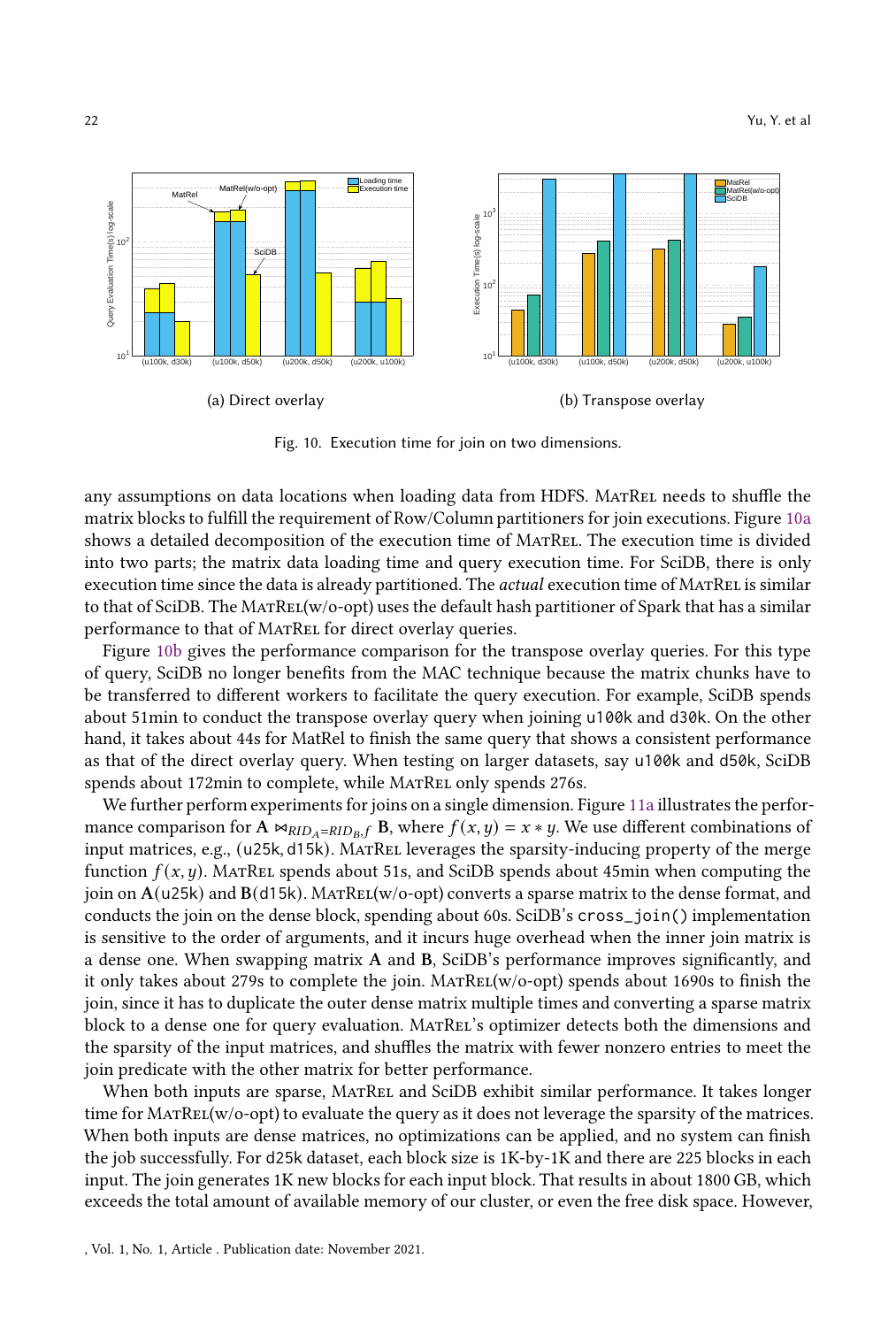<span id="page-22-0"></span>

Fig. 11. Join on a single dimension and join on entries.

MatRel throws OOM exceptions after about 5 minutes, while SciDB throws NSLOD errors after 3 hours.

Figure [11b](#page-22-0) illustrates the performance comparison for the join predicate of " $CID_A = RID_B$ ". All the systems show similar trends as Figure [11a.](#page-22-0) Figure [11c](#page-22-0) depicts the amounts of data shuffle for MATREL and MATREL(w/o-opt) when the join predicate is " $RID_A = RID_B$ ". According to our communication cost model, MatRel's optimizer partitions both A and B using Row scheme. MatRel(w/o-opt) relies on Spark's default hash partitioner to distribute the matrix among all the workers. For a load-balanced execution, we need to repartition the matrices to satisfy the join predicate. Figure [11c](#page-22-0) verifies our cost model since MATREL(w/o-opt) shuffles twice as much data as MATREL.

Join on Entries. For all the systems we've compared with, only MATREL supports the joins when the predicate involves matrix entries. Code [5](#page-27-8) shows how to compute join on entries between two matrices in MATREL. We leverage the sparsity-inducing merge function  $f(x, y) = x * y$ for this query. MatRel takes advantages of two optimizations for this kind of queries, i.e., identifying sparsity-inducing merge functions, and leveraging a Bloom-join on matrix blocks. Figure [11d](#page-22-0) demonstrates the performance of joins on matrix entries of MATREL when turning on and off the optimizations. MatRel(Bloom) leverages a Bloom filter for probing the entries of the inner matrix blocks without exploiting the sparsity of a sparse input. On the other hand, MATREL(sparsity) examines non-empty blocks in the inner matrix when conducting the join. In general, MatRel(sparsity) achieves a better performance than MatRel(Bloom) when there exists a sparse input. When both inputs are dense matrices, the optimization of sparsity-inducing merge function cannot apply. All the three variants of MatRel cannot finish the query within 1 hour.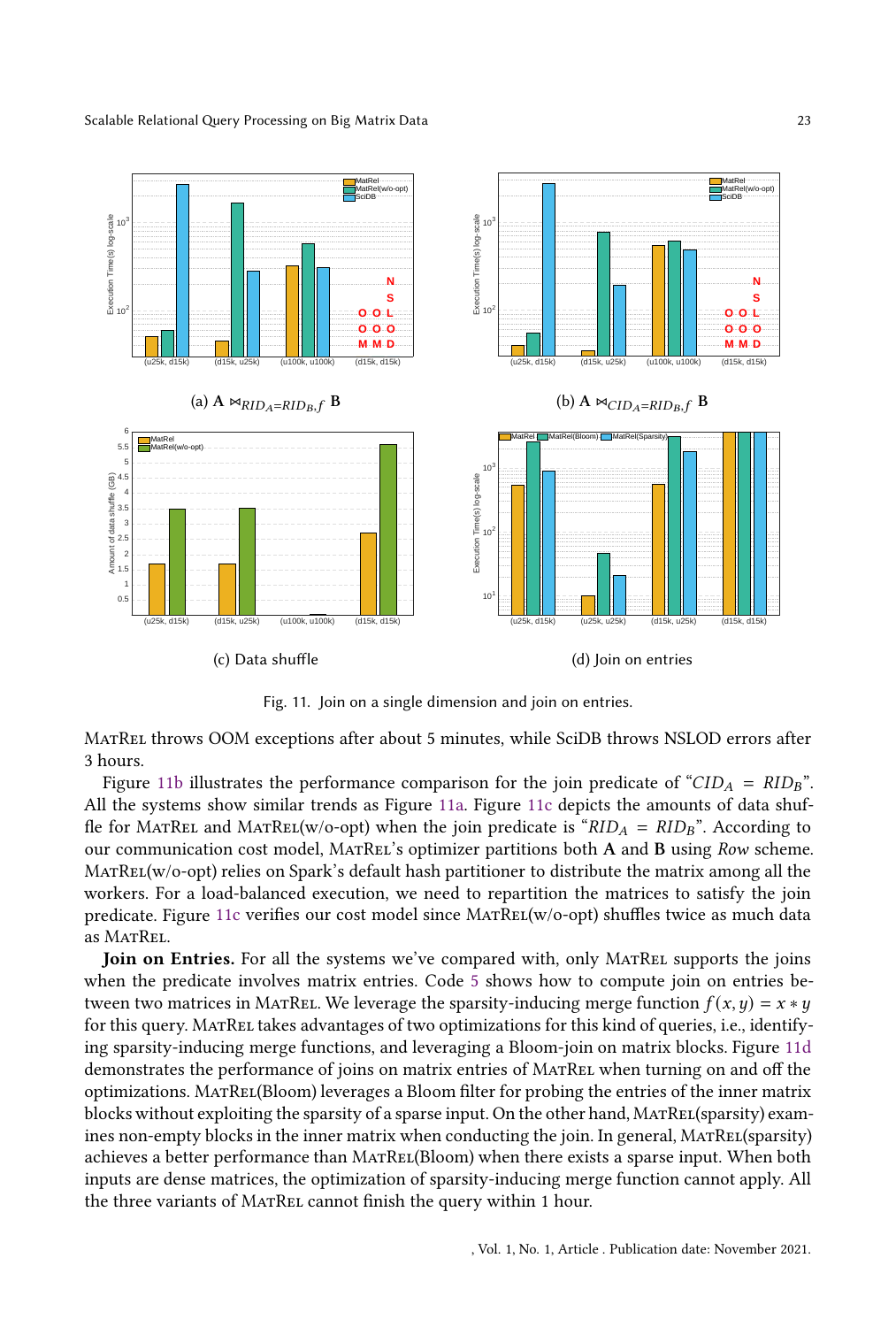Poisson Non-negative Matrix Factorization (PNMF). PNMF [\[Liu et al. 2010](#page-26-7)] is a popular model for dimension reduction, and it tries to approximate a sparse input matrix A with two factor matrices W and H of low rank  $k$ , typically 10 – 200. The computation steps are

$$
\mathbf{W} \leftarrow \mathbf{W} * ((\mathbf{A}/(\mathbf{W} \times \mathbf{H})) \times \mathbf{H}^T) / (\mathbf{E} \times \mathbf{H}^T),
$$
  
\n
$$
\mathbf{H} \leftarrow \mathbf{H} * (\mathbf{W}^T \times (\mathbf{A}/(\mathbf{W} \times \mathbf{H}))) / (\mathbf{W}^T \times \mathbf{E}),
$$

where  $A_{m\times n}$  is the input sparse matrix,  $W_{m\times k}$  and  $H_{k\times n}$  are two factor matrices, and E is an *m*by-*n* matrix, where  $E_{ij} = 1$ . The updates for **W** and **H** continue until convergence. The objective function of PNMF is a combination of Euclidean distance and Kullback-Leibler divergence, i.e.,

$$
f(\mathbf{W}, \mathbf{H}) = \sum_{i,j} (\mathbf{W} \times \mathbf{H})_{ij} - \sum_{i,j} (\mathbf{A} * \log(\mathbf{W} \times \mathbf{H}))_{ij}
$$

where  $log(X)$  computes the logarithm of each entry in X.

The sparsity of each generated sparse matrix is  $10^{-3}$ . Table [6](#page-23-1) shows the execution time per iteration of PNMF on different systems. MatRel performs the best, followed by SystemML. MLlib has a better performance than SciDB for dataset of small sizes. However, MLlib does not scale for larger datasets, since it does not adopts native matrix multiplications for sparse matrices.

| <b>Dataset</b> | MatRel | <b>MLlib</b> | SystemML | <b>SciDB</b> |
|----------------|--------|--------------|----------|--------------|
| u25k           | 13s    | 61s          | 23s      | 62s          |
| u50k           | 28s    | 372s         | 37s      | 260s         |
| u100k          | 52s    | 2041s        | 63s      | 1092s        |
| u200k          | 148s   | ООМ          | 160s     | > 1h         |

<span id="page-23-1"></span>Table 6. PNMF on different systems

Notice that there are lots of opportunities when the sparsity-inducing property could be leveraged, e.g.,  $A/(W \times H)$  and  $A * log(W \times H)$ . Matrix A is sparse, and thus, it is unnecessary to evaluate the dense intermediate matrix of  $W \times H$ . MATREL only computes the blocks of  $W \times H$ that map to the corresponding locations of sparse blocks from A. A similar argument also applies to  $A * log(W \times H)$ . Furthermore, MATREL adopts the rule of aggregation pushdown below matrix multiplications when evaluating  $\sum_{i,j} (\mathbf{W} \times \mathbf{H})_{ij}$  of the objective function. MatRel also interprets  $\mathbf{E}\times\mathbf{H}^{T}$  into  $\Gamma_{\text{sum},r}(\mathbf{H})$ . Therefore, MATREL involves no matrix multiplications for evaluating the PNMF pipeline.

## <span id="page-23-0"></span>7 RELATED WORK

We review related work of relational and matrix query processing and optimizations on matrix data.

Matrix query processing on matrices: There has been a long history of research on conducting efficient matrix computations in the high-performance computing community (HPC). Existing libraries provide efficient matrix operators, e.g., BLAS [\[bla 2017](#page-25-9)] and LAPACK [\[lap 2017\]](#page-25-10) (and its distributed variant ScaLAPACK [\[Choi et al. 1992](#page-25-11)]). However, they lack support for sparse matrices, and are prone to machine failures.

Recently, many systems have been proposed to support efficient matrix computations using Hadoop [\[had 2018\]](#page-25-12) and Spark [\[Zaharia et al. 2012\]](#page-27-0). These systems provide an easy-to-use interface on multiple matrix operations, e.g., HAMA [\[Seo et al. 2010\]](#page-26-8), Mahout [\[mah 2017\]](#page-25-2), MLI [\[Sparks et al.](#page-27-9) [2013\]](#page-27-9), MadLINQ [\[Qian et al. 2012\]](#page-26-9), Cumulon [\[Huang et al. 2013](#page-26-10)], SystemML [\[Boehm et al. 2016](#page-25-13), [2014;](#page-25-14) [Elgamal et al. 2017;](#page-26-11) [Elgohary et al. 2016;](#page-26-12)[Ghoting et al. 2011](#page-26-2)], DMac [\[Yu et al. 2015](#page-27-1)], and Mat-Fast [\[Yu et al. 2017\]](#page-27-2). Each system provides various optimization strategies for reducing memory consumption, computation, and communication overheads. For example, SystemML [\[Elgohary et al.](#page-26-12)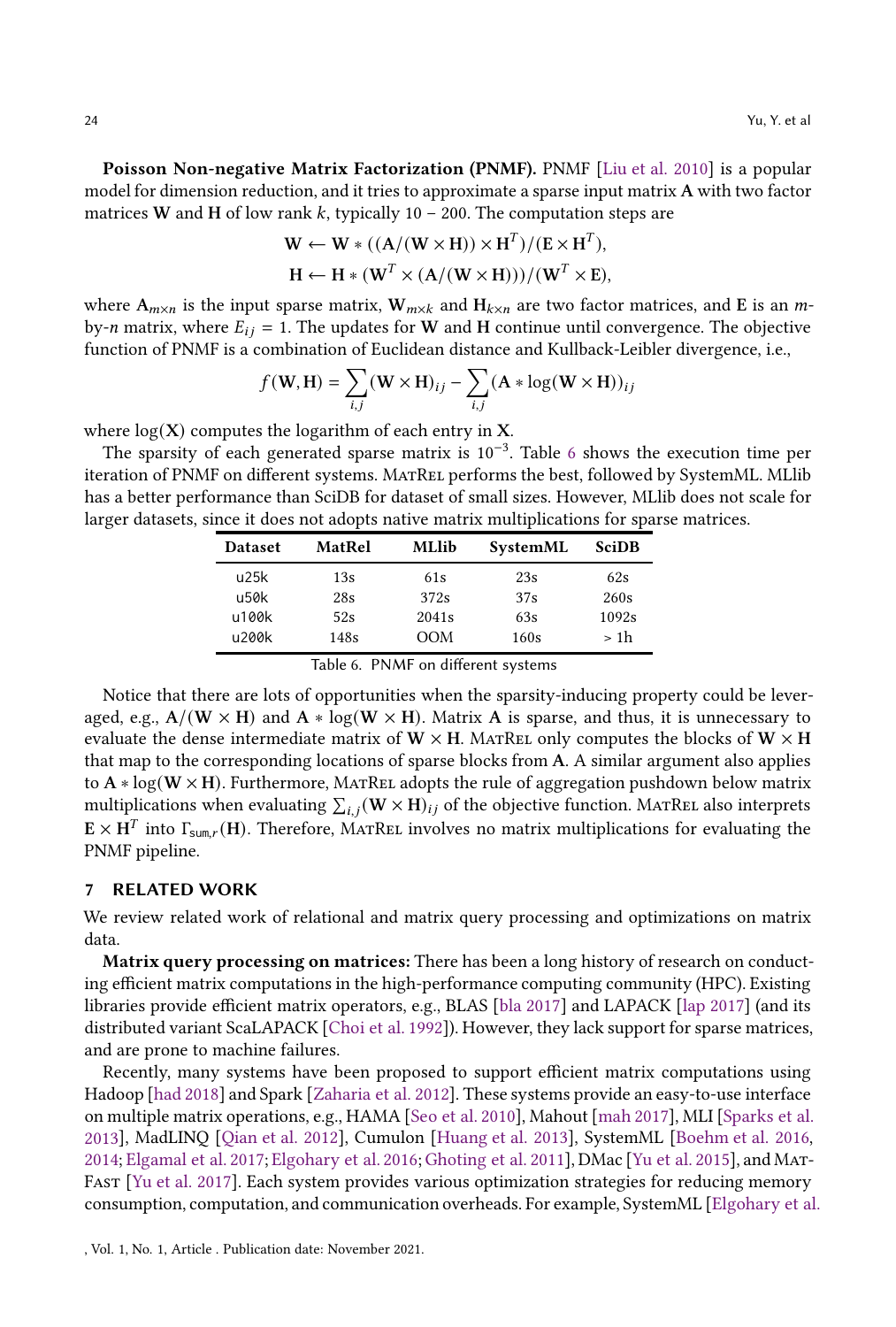[2016\]](#page-26-12) adopts column encoding schemes and operations over compressed matrices to mitigate memory overhead when the original matrices are too large to fit in the available compute resources. MatFast [\[Yu et al. 2017](#page-27-2)] adopts a sampling-based approach to estimate the sparsity of matrix chain multiplications, and organizes distributed matrix partitions in a communication-efficient manner by leveraging matrix data dependencies. However, these systems focus on *matrix-only* operations on big matrix data. None of these systems provide full-fledged relational query processing on matrix data. MatRel is built on MatFast, and provides optimized relational query processing on the distributed matrix data. MATLANG [\[Brijder et al. 2018\]](#page-25-15) examines matrix manipulation from the view of expressive power of database query languages. It confirms that the matrix operators provided by these systems are adequate for a wide range of applications.

Matrix query processing on relations: A lot of work consider the problem of providing ML over relational data for specific ML algorithms. The assumption is that the input dataset can be viewed as a join result on multiple tables. The so-called "factorized machine learning" tries to learn a model based on the de-normalized tables without performing the join operation explicitly. For instance, [\[Schleich et al. 2016\]](#page-26-13) aims at optimizing the linear regression model over factorized join tables. [\[Kumar et al. 2015\]](#page-26-14) shows how to learn a generalized linear model over factorized join tables. Furthermore, [\[Kumar et al. 2016](#page-26-15)] discusses the cases when it is safe to conduct feature selection by avoiding key-foreign key joins to obtain features from all base tables. More recently, Morpheus [\[Chen et al. 2017\]](#page-25-16) is proposed to conduct general linear algebra operations over factorized tables for popular ML algorithms. However, these systems rely on the assumption that the input matrix is obtained from joins on multiple tables that is not always the case for real-world applications, e.g., recommender systems.

Relational query processing on matrices: The idea of building a universal array DBMS on multidimensional arrays for scientific and numerical applications has been explored for a long time. One of the most notable efforts is Rasdaman [\[Baumann et al. 1998](#page-25-17)].

Recently, there are several systems built from scratch with native support for linear algebra, e.g., SciDB [\[Brown 2010;](#page-25-5) [Duggan et al. 2015;](#page-26-16) [Soroush et al. 2011](#page-26-17)] and TensorFlow [\[Abadi et al.](#page-25-18) [2016\]](#page-25-18). TensorFlow has limited support for distributed computation. The user has to manually map computation and data to each worker, since Tensorflow does not offer automatic work assignment [\[Mehta et al. 2017\]](#page-26-18). While Tensorflow is mainly designed for neural network models, it lacks well-defined relational operations on a matrix (tensor). SciDB supports the array data model, and adopts a share-nothing massively parallel processing (MPP) architecture. SciDB provides a rich set of relational operations on array data. However, it treats each array operator individually without tuning for a series of array operators.

The MADlib project [\[Hellerstein et al. 2012\]](#page-26-19) supports analytics, including linear algebra functionality, on top of a database system. MADlib shows the potential for high-performance linear algebra on top of a relational database. Recent extensions on SimSQL [\[Luo et al. 2017](#page-26-20)] investigate the possibility of making a small set of changes to SQL for enabling a distributed, relational database engine to become a high-performance platform for distributed linear algebra. However, the extension does not cover the optimization on a series of mixed relational and matrix operations. MatRel explores the potential to optimize the query execution pipeline by pushing relational operators below matrix operators, and computes costs for the different plans. MatRel's query optimizer also takes into account the optimized data layout of join operands for communicationefficient executions.

#### <span id="page-24-0"></span>8 CONCLUSIONS

This paper presents MatRel, an in-memory system that enables scalable relational query processing on big matrix data in a distributed setup. MatRel supports common relational operations on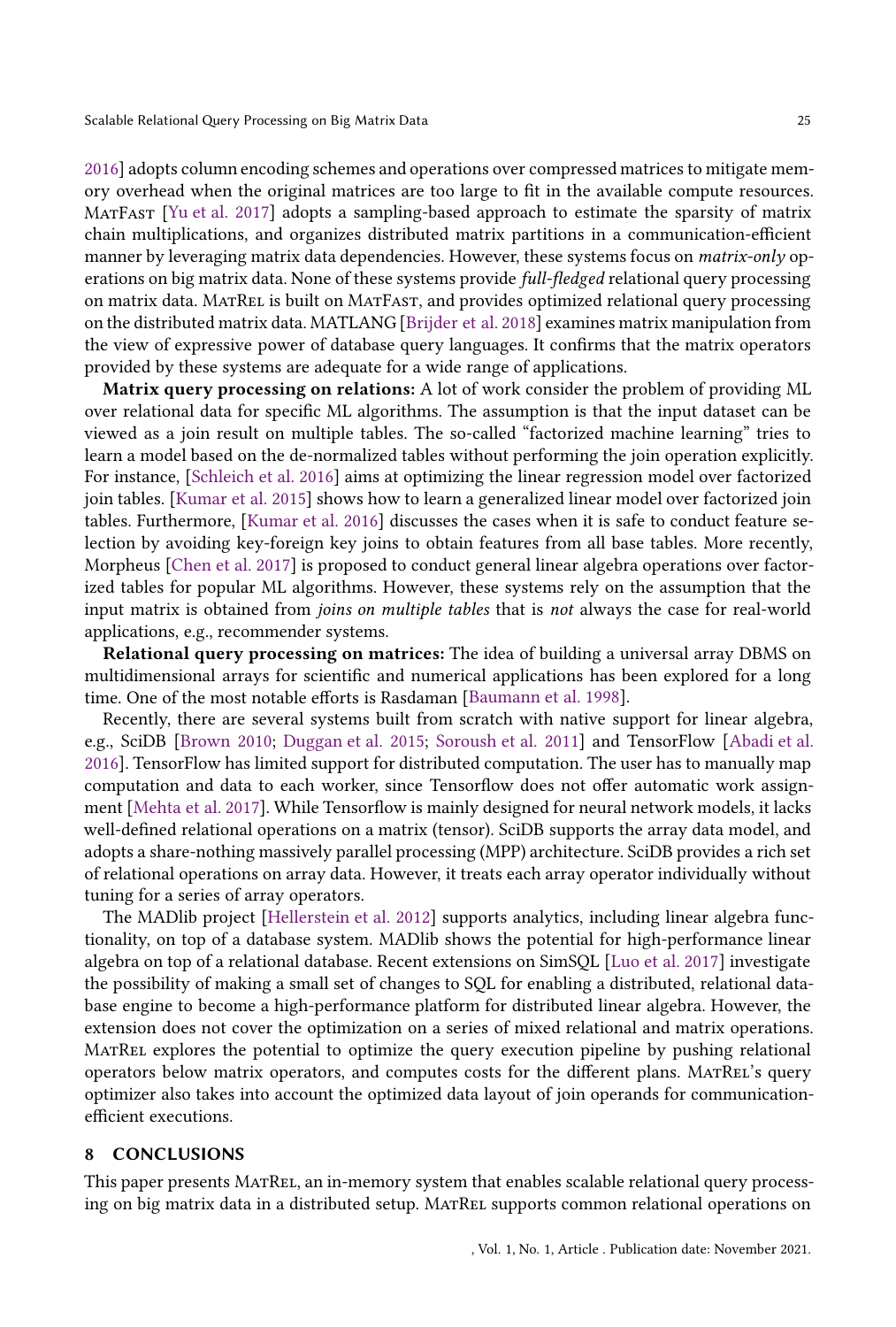big matrix data, e.g., relational selection, aggregation, join. MATREL's query optimizer leverages rule-based heuristics to rewrite a query into an equivalent execution plan with lower computation costs. For relational joins, MatRel can leverage the sparsity-inducing property of the merge function and Bloom-join strategies for efficient executions. Furthermore, MatRel adopts a cost model to generate communication-efficient matrix data partitioning schemes for input matrices on various join predicates. The experimental study on various applications demonstrates that MatRel achieves up to two orders of magnitude performance gain compared to state-of-the-art systems.

#### 9 ACKNOWLEDGEMENTS

Walid G. Aref acknowledges the support of the U.S. National Science Foundation under Grant Numbers III-1815796 and IIS-1910216.

#### **REFERENCES**

- <span id="page-25-9"></span>2017. BLAS. [http://www.netlib.org/blas/.](http://www.netlib.org/blas/)
- <span id="page-25-10"></span>2017. LAPACK. [http://www.netlib.org/lapack/.](http://www.netlib.org/lapack/)
- <span id="page-25-2"></span>2017. Mahout. [http://mahout.apache.org/.](http://mahout.apache.org/)
- <span id="page-25-12"></span>2018. Hadoop. [http://hadoop.apache.org/.](http://hadoop.apache.org/)
- <span id="page-25-3"></span>2018. MLlib. [http://spark.apache.org/mllib/.](http://spark.apache.org/mllib/)
- <span id="page-25-4"></span>2018. R. [https://www.r-project.org/.](https://www.r-project.org/)
- <span id="page-25-18"></span>Martín Abadi, Paul Barham, Jianmin Chen, Zhifeng Chen, Andy Davis, Jeffrey Dean, Matthieu Devin, Sanjay Ghemawat, Geoffrey Irving, Michael Isard, Manjunath Kudlur, Josh Levenberg, Rajat Monga, Sherry Moore, Derek G. Murray, Benoit Steiner, Paul Tucker, Vijay Vasudevan, Pete Warden, Martin Wicke, Yuan Yu, and Xiaoqiang Zheng. 2016. TensorFlow: A System for Large-scale Machine Learning. In Proceedings of the 12th USENIX Conference on Operating Systems Design and Implementation (Savannah, GA, USA) (OSDI'16). USENIX Association, Berkeley, CA, USA, 265–283.
- <span id="page-25-6"></span>Michael Armbrust, Reynold S. Xin, Cheng Lian, Yin Huai, Davies Liu, Joseph K. Bradley, Xiangrui Meng, Tomer Kaftan, Michael J. Franklin, Ali Ghodsi, and Matei Zaharia. 2015. Spark SQL: Relational Data Processing in Spark. In SIGMOD '15 (Melbourne, Victoria, Australia). 1383–1394.
- <span id="page-25-17"></span>P. Baumann, A. Dehmel, P. Furtado, R. Ritsch, and N. Widmann. 1998. The Multidimensional Database System RasDaMan. In Proceedings of the 1998 ACM SIGMOD International Conference on Management of Data (Seattle, Washington, USA) (SIGMOD '98). ACM, New York, NY, USA, 575–577.
- <span id="page-25-0"></span>Joeran Beel, Bela Gipp, Stefan Langer, and Corinna Breitinger. 2016. Research-paper Recommender Systems: A Literature Survey. Int. J. Digit. Libr. 17, 4 (Nov. 2016), 305–338.
- <span id="page-25-13"></span>Matthias Boehm, Michael W. Dusenberry, Deron Eriksson, Alexandre V. Evfimievski, Faraz Makari Manshadi, Niketan Pansare, Berthold Reinwald, Frederick R. Reiss, Prithviraj Sen, Arvind C. Surve, and Shirish Tatikonda. 2016. SystemML: Declarative Machine Learning on Spark. Proc. VLDB Endow. 9, 13 (Sept. 2016), 1425–1436.
- <span id="page-25-14"></span>Matthias Boehm, Shirish Tatikonda, Berthold Reinwald, Prithviraj Sen, Yuanyuan Tian, Douglas R. Burdick, and Shivakumar Vaithyanathan. 2014. Hybrid Parallelization Strategies for Large-scale Machine Learning in SystemML. Proc. VLDB Endow. 7, 7 (March 2014), 553–564.
- <span id="page-25-15"></span>Robert Brijder, Floris Geerts, Jan Van den Bussche, and Timmy Weerwag. 2018. On the Expressive Power of Query Languages for Matrices. In 21st International Conference on Database Theory, ICDT 2018, March 26-29, 2018, Vienna, Austria. 10:1–10:17.
- <span id="page-25-5"></span>Paul G. Brown. 2010. Overview of sciDB: Large Scale Array Storage, Processing and Analysis. In SIGMOD'10 (Indianapolis, Indiana, USA). ACM, New York, NY, USA, 963–968.
- <span id="page-25-8"></span>Varun Chandola, Arindam Banerjee, and Vipin Kumar. 2009. Anomaly Detection: A Survey. ACM Comput. Surv. 41, 3, Article 15 (July 2009), 58 pages.
- <span id="page-25-16"></span>Lingjiao Chen, Arun Kumar, Jeffrey Naughton, and Jignesh M. Patel. 2017. Towards Linear Algebra over Normalized Data. Proc. VLDB Endow. 10, 11 (Aug. 2017), 1214–1225.
- <span id="page-25-11"></span>Jaeyoung Choi, J. J. Dongarra, R. Pozo, and D. W. Walker. 1992. ScaLAPACK: a scalable linear algebra library for distributed memory concurrent computers In Frontiers of Massively Parallel Computation. In Symposium on the Frontiers of Massively Parallel Computation.
- <span id="page-25-7"></span>E. F. Codd. 1970. A Relational Model of Data for Large Shared Data Banks. Commun. ACM 13, 6 (June 1970), 377–387.
- <span id="page-25-1"></span>Jeffrey Dean and Sanjay Ghemawat. 2004. MapReduce: simplified data processing on large clusters. In OSDI'04. USENIX Association.

, Vol. 1, No. 1, Article . Publication date: November 2021.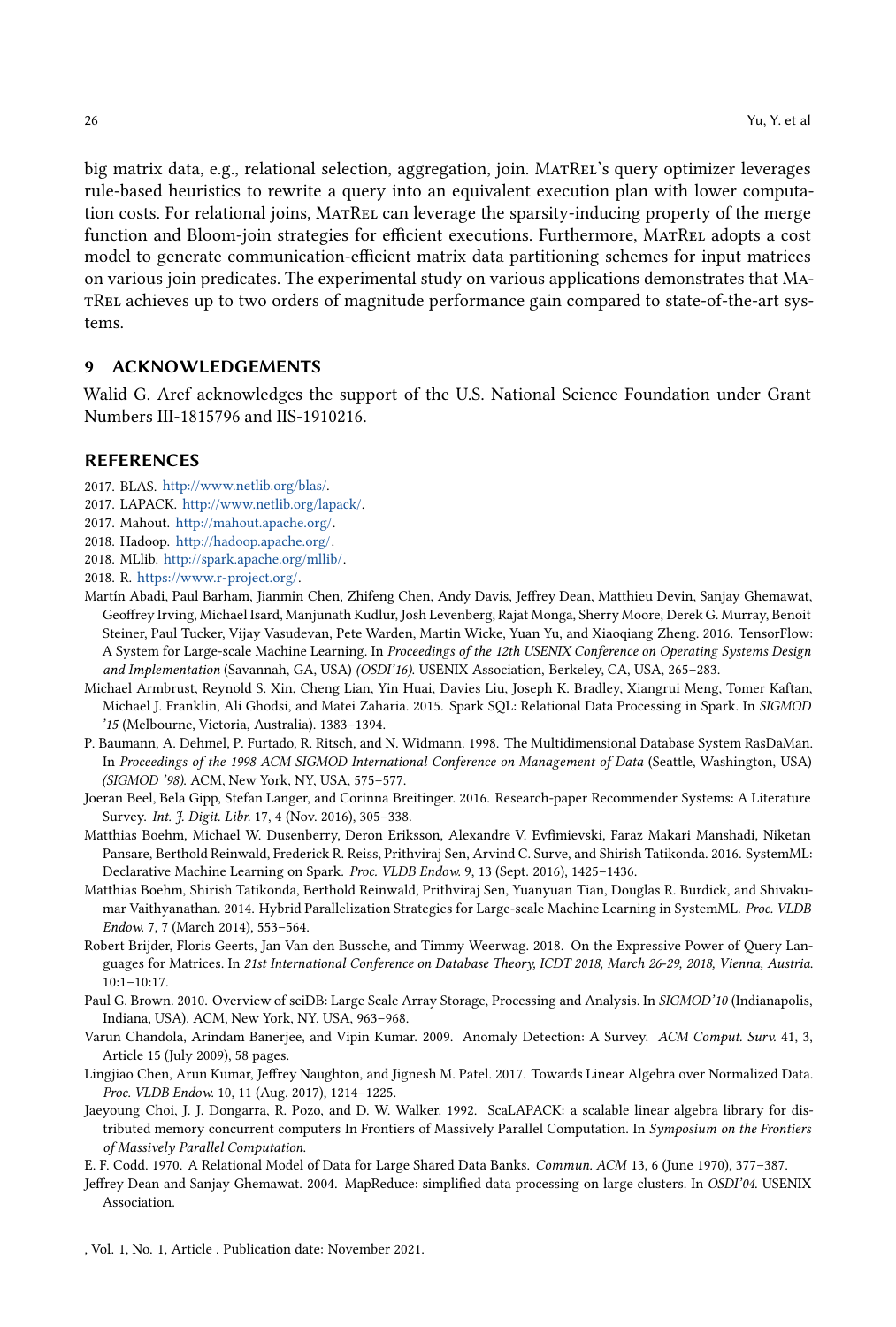- <span id="page-26-16"></span>Jennie Duggan, Olga Papaemmanouil, Leilani Battle, and Michael Stonebraker. 2015. Skew-Aware Join Optimization for Array Databases. In Proceedings of the 2015 ACM SIGMOD International Conference on Management of Data (Melbourne, Victoria, Australia) (SIGMOD '15). ACM, 123–135.
- <span id="page-26-6"></span>Ahmed Eldawy, Mohamed F. Mokbel, and Christopher Jonathan. 2016. HadoopViz: A MapReduce framework for extensible visualization of big spatial data. ICDE'16 (2016), 601–612.
- <span id="page-26-11"></span>Tarek Elgamal, Shangyu Luo, Matthias Boehm, Alexandre V. Evfimievski, Shirish Tatikonda, Berthold Reinwald, and Prithviraj Sen. 2017. SPOOF: Sum-Product Optimization and Operator Fusion for Large-Scale Machine Learning. In CIDR'17, 8th Biennial Conference on Innovative Data Systems Research.
- <span id="page-26-12"></span>Ahmed Elgohary, Matthias Boehm, Peter J. Haas, Frederick R. Reiss, and Berthold Reinwald. 2016. Compressed Linear Algebra for Large-scale Machine Learning. Proc. VLDB Endow. 9, 12 (Aug. 2016), 960–971. <https://doi.org/10.14778/2994509.2994515>
- <span id="page-26-2"></span>Amol Ghoting, Rajasekar Krishnamurthy, Edwin Pednault, Berthold Reinwald, Vikas Sindhwani, Shirish Tatikonda, Yuanyuan Tian, and Shivakumar Vaithyanathan. 2011. SystemML: Declarative Machine Learning on MapReduce. In ICDE'11. IEEE Computer Society, Washington, DC, USA, 231–242.
- <span id="page-26-5"></span>Gene H. Golub and Charles F. Van Loan. 2013. Matrix Computations (4th Ed.). Johns Hopkins University Press, Baltimore, MD, USA.
- <span id="page-26-3"></span>Trevor Hastie, Robert Tibshirani, and Jerome Friedman. 2001. The Elements of Statistical Learning. Springer New York Inc., New York, NY, USA.
- <span id="page-26-19"></span>Joseph M. Hellerstein, Christoper Ré, Florian Schoppmann, Daisy Zhe Wang, Eugene Fratkin, Aleksander Gorajek, Kee Siong Ng, Caleb Welton, Xixuan Feng, Kun Li, and Arun Kumar. 2012. The MADlib Analytics Library: Or MAD Skills, the SQL. Proc. VLDB Endow. 5, 12 (2012), 1700–1711. <https://doi.org/10.14778/2367502.2367510>
- <span id="page-26-10"></span>Botong Huang, Shivnath Babu, and Jun Yang. 2013. Cumulon: Optimizing Statistical Data Analysis in the Cloud. In Proceedings of the 2013 ACM SIGMOD International Conference on Management of Data (New York, New York, USA) (SIGMOD '13). ACM, New York, NY, USA, 1–12.
- <span id="page-26-4"></span>Tamara G. Kolda and Brett W. Bader. 2009. Tensor Decompositions and Applications. SIAM Rev. 51, 3 (Aug. 2009), 455–500.
- <span id="page-26-14"></span>Arun Kumar, Jeffrey Naughton, and Jignesh M. Patel. 2015. Learning Generalized Linear Models Over Normalized Data. In Proceedings of the 2015 ACM SIGMOD International Conference on Management of Data (Melbourne, Victoria, Australia) (SIGMOD '15). ACM, New York, NY, USA, 1969–1984.
- <span id="page-26-15"></span>Arun Kumar, Jeffrey Naughton, Jignesh M. Patel, and Xiaojin Zhu. 2016. To Join or Not to Join?: Thinking Twice About Joins Before Feature Selection. In Proceedings of the 2016 International Conference on Management of Data (San Francisco, California, USA) (SIGMOD '16). ACM, New York, NY, USA, 19–34.
- <span id="page-26-7"></span>Chao Liu, Hung-chih Yang, Jinliang Fan, Li-Wei He, and Yi-Min Wang. 2010. Distributed Nonnegative Matrix Factorization for Web-scale Dyadic Data Analysis on Mapreduce. In Proceedings of the 19th International Conference on World Wide Web (Raleigh, North Carolina, USA) (WWW '10). ACM, New York, NY, USA, 681–690.
- <span id="page-26-20"></span>Shangyu Luo, Zekai Gao, Michael Gubanov, Luis Perez, and Christopher Jermaine. 2017. Scalable Linear Algebra on a Relational Database System. In ICDE'17. IEEE Computer Society, Washington, DC, USA, 523–534.
- <span id="page-26-0"></span>Christopher Manning and Dan Klein. 2003. Optimization, Maxent Models, and Conditional Estimation Without Magic. In Proceedings of the 2003 Conference of the North American Chapter of the Association for Computational Linguistics on Human Language Technology: Tutorials - Volume 5 (Edmonton, Canada) (NAACL-Tutorials '03). Association for Computational Linguistics, Stroudsburg, PA, USA, 8–8.
- <span id="page-26-18"></span>Parmita Mehta, Sven Dorkenwald, Dongfang Zhao, Tomer Kaftan, Alvin Cheung, Magdalena Balazinska, Ariel Rokem, Andrew Connolly, Jacob Vanderplas, and Yusra AlSayyad. 2017. Comparative Evaluation of Big-data Systems on Scientific Image Analytics Workloads. Proc. VLDB Endow. 10, 11 (Aug. 2017), 1226–1237.
- <span id="page-26-1"></span>Jianlong Qi, Hassan Asl, Johan Björkegren, and Tom Michoel. 2014. kruX: matrix-based non-parametric eQTL discovery. BMC Bioinformatics 15 (2014), 11.
- <span id="page-26-9"></span>Zhengping Qian, Xiuwei Chen, Nanxi Kang, Mingcheng Chen, Yuan Yu, Thomas Moscibroda, and Zheng Zhang. 2012. MadLINQ: Large-scale Distributed Matrix Computation for the Cloud. In EuroSys'12 (Bern, Switzerland). ACM, New York, NY, USA, 197–210. <https://doi.org/10.1145/2168836.2168857>
- <span id="page-26-13"></span>Maximilian Schleich, Dan Olteanu, and Radu Ciucanu. 2016. Learning Linear Regression Models over Factorized Joins. In Proceedings of the 2016 International Conference on Management of Data (San Francisco, California, USA) (SIGMOD '16). ACM, New York, NY, USA, 3–18.
- <span id="page-26-8"></span>Sangwon Seo, Edward J. Yoon, Jaehong Kim, Seongwook Jin, Jin-Soo Kim, and Seungryoul Maeng. 2010. HAMA: An Efficient Matrix Computation with the MapReduce Framework. In CLOUDCOM'10. IEEE Computer Society, Washington, DC, USA, 721–726.
- <span id="page-26-17"></span>Emad Soroush, Magdalena Balazinska, and Daniel Wang. 2011. ArrayStore: A Storage Manager for Complex Parallel Array Processing. In Proceedings of the 2011 ACM SIGMOD International Conference on Management of Data (Athens, Greece) (SIGMOD '11). ACM, New York, NY, USA, 253–264.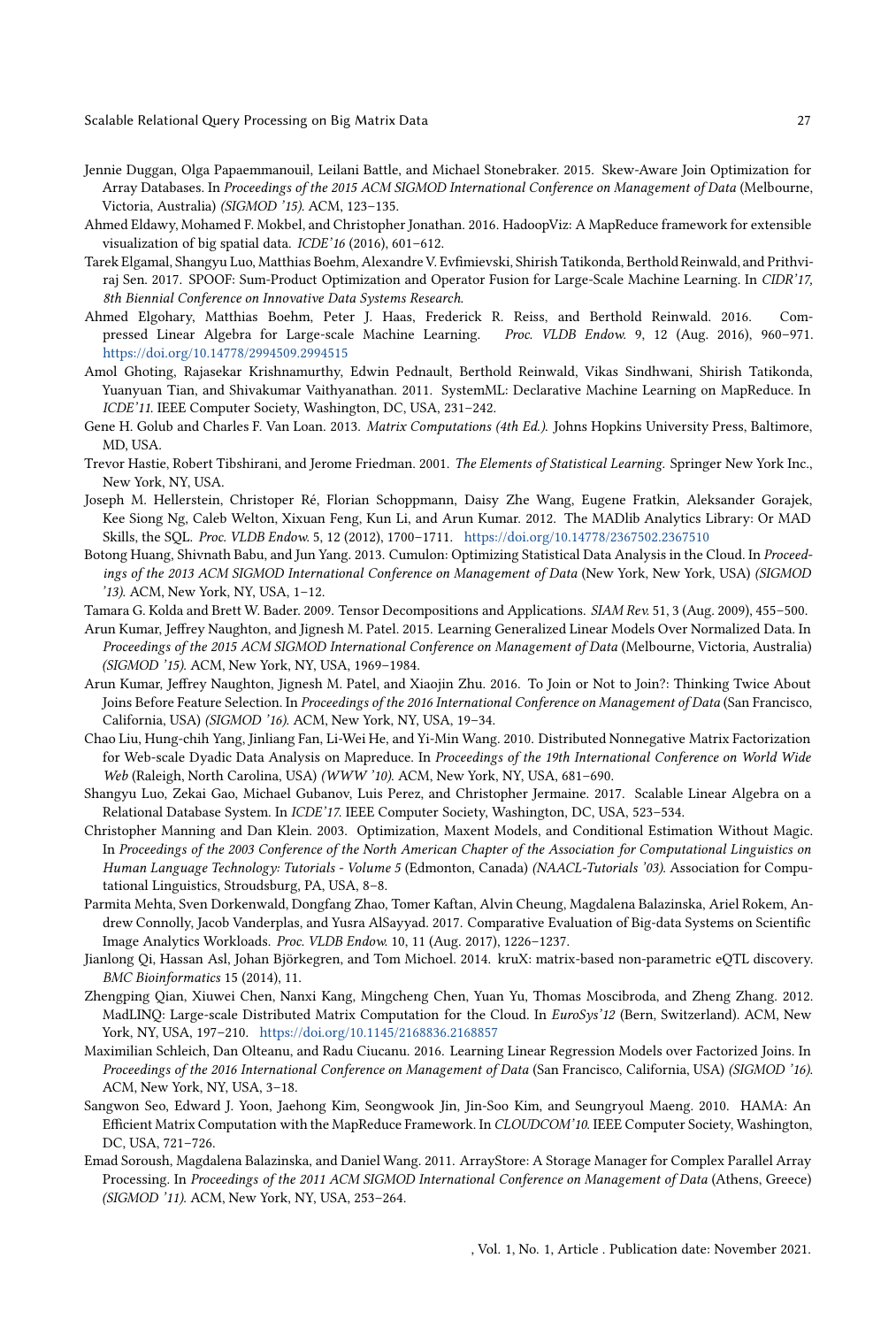<span id="page-27-9"></span>Evan R. Sparks, Ameet Talwalkar, Virginia Smith, Jey Kottalam, Xinghao Pan, Joseph E. Gonzalez, Michael J. Franklin, Michael I. Jordan, and Tim Kraska. 2013. MLI: An API for Distributed Machine Learning. In ICDM. 1187–1192.

<span id="page-27-1"></span>Lele Yu, Yingxia Shao, and Bin Cui. 2015. Exploiting Matrix Dependency for Efficient Distributed Matrix Computation. In SIGMOD'15 (Melbourne, Victoria, Australia). ACM, New York, NY, USA, 93–105.

<span id="page-27-2"></span>Yongyang Yu, Mingjie Tang, Walid Aref, Qutaibah Malluhi, Mostafa Abbas, and Mourad Ouzzani. 2017. In-memory Distributed Matrix Computation Processing and Optimization. In ICDE'17. IEEE Computer Society, Washington, DC, USA, 1047–1058.

<span id="page-27-0"></span>Matei Zaharia, Mosharaf Chowdhury, Tathagata Das, Ankur Dave, Justin Ma, Murphy McCauly, Michael J. Franklin, Scott Shenker, and Ion Stoica. 2012. Resilient Distributed Datasets: A Fault-Tolerant Abstraction for In-Memory Cluster Computing. In NSDI'12. USENIX, San Jose, CA, 15–28.

<span id="page-27-3"></span>Feipeng Zhao, Min Xiao, and Yuhong Guo. 2016. Predictive Collaborative Filtering with Side Information. In Proceedings of the Twenty-Fifth International Joint Conference on Artificial Intelligence (New York, New York, USA) (IJCAI'16). AAAI Press, 2385–2390.

#### <span id="page-27-4"></span>A CODE SNIPPETS

```
val X = loadMatrix("in/X") // read matrix X
```

```
2 val tr = X.t() . multiply(X).trace()
```

```
println(s"Trace of the Gram matrix is $tr")
```
Code 1. Aggregation of a Gram matrix along diagonal in Scala

```
1 val X = loadMatrix("in/X") // read matrix X
2 val y = loadMatrix("in/y") // read vector yval pred = SelectPredicate.parse("RID=1 AND CID=1")
  val g11 = X.t() . multiple(X).select(pred)println(s"(1, 1) entry of Gram matrix is $g11")
6 val b = X.t() . multiply(X).inverse() . multiply(X).multiply(Y)b.saveAsTextFile("out/b") // save vector b to disk
```
Code 2. Selection and linear regression in Scala

```
1 val A = loadMatrix("in/A") // read matrix A
2 val B = loadMatrix("in/B") // read matrix B
  val func = (x: Double, y: Double) => {x * y} // merge function
  val kron = A.cross_prod(B, func)
  5 kron.saveAsTextFile("out/Kronecker") // save matrix kron to disk
```
Code 3. Kronecker product in Scala

```
1 val A = loadMatrix("in/A") // read matrix A
2 val B = loadMatrix("in/B") // read matrix B
  val join_type = JoinType.parse("RID=RID AND CID=CID") // parse the join condition
4 val func = (x: Double, y: Double) => \{x * y\} // merge function
  val C = A.join(B, join_type, func)
  6 C.saveAsTextFile("out/C") // save matrix C to disk
```
Code 4. Direct overlay in Scala

<span id="page-27-8"></span> $1$  val A = loadMatrix("in/A") // read matrix A

 $2$  val B = loadMatrix("in/B") // read matrix B

, Vol. 1, No. 1, Article . Publication date: November 2021.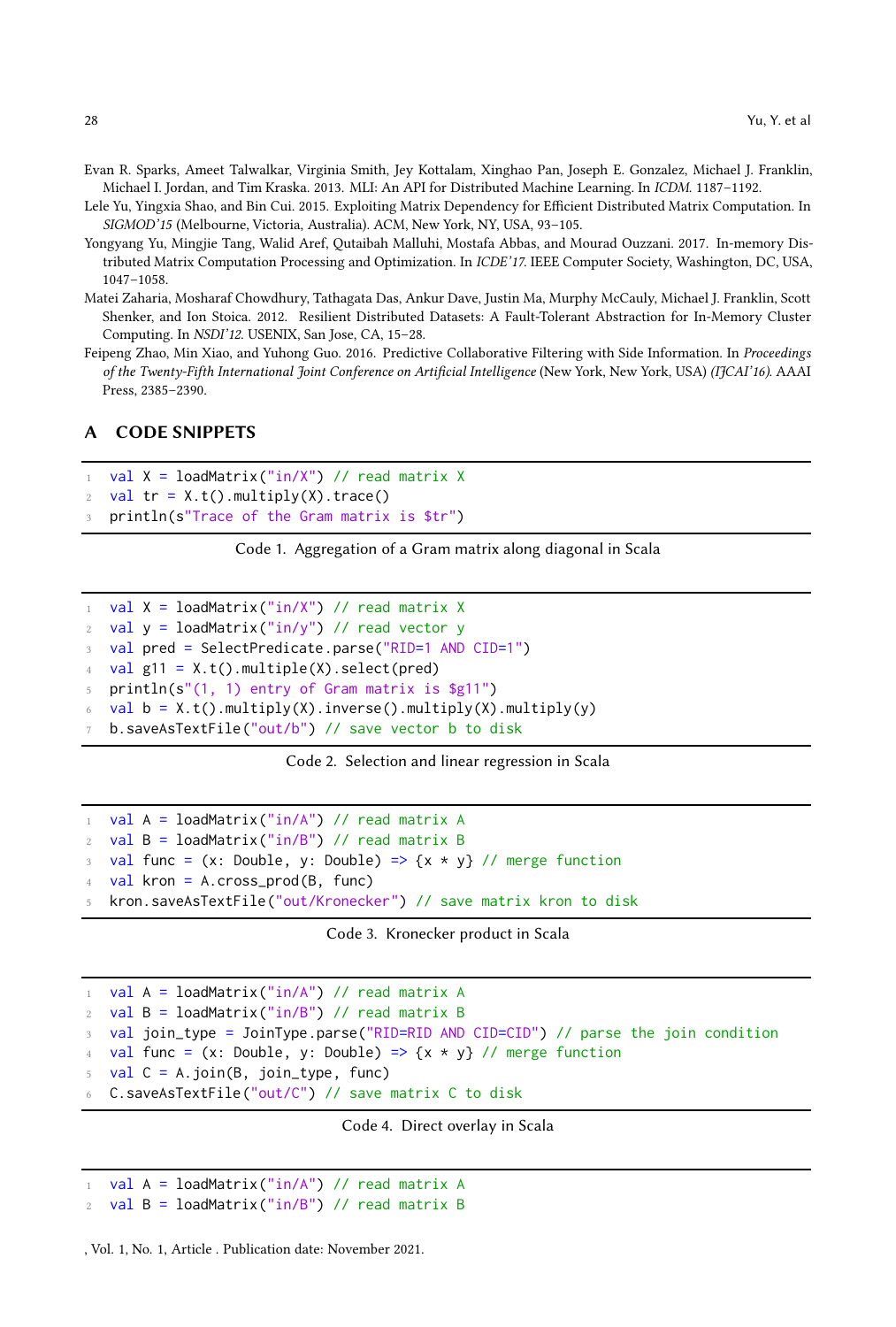```
3 val join_type = JoinType.parse("VAL=VAL") // parse the join condition
4 val func = (x: Double, y: Double) => \{x * y\} // merge function
5 val C = A.join(B, join_type, func)
6 C.saveAsTextFile("out/C") // save matrix C to disk
```
Code 5. Join on entries in Scala